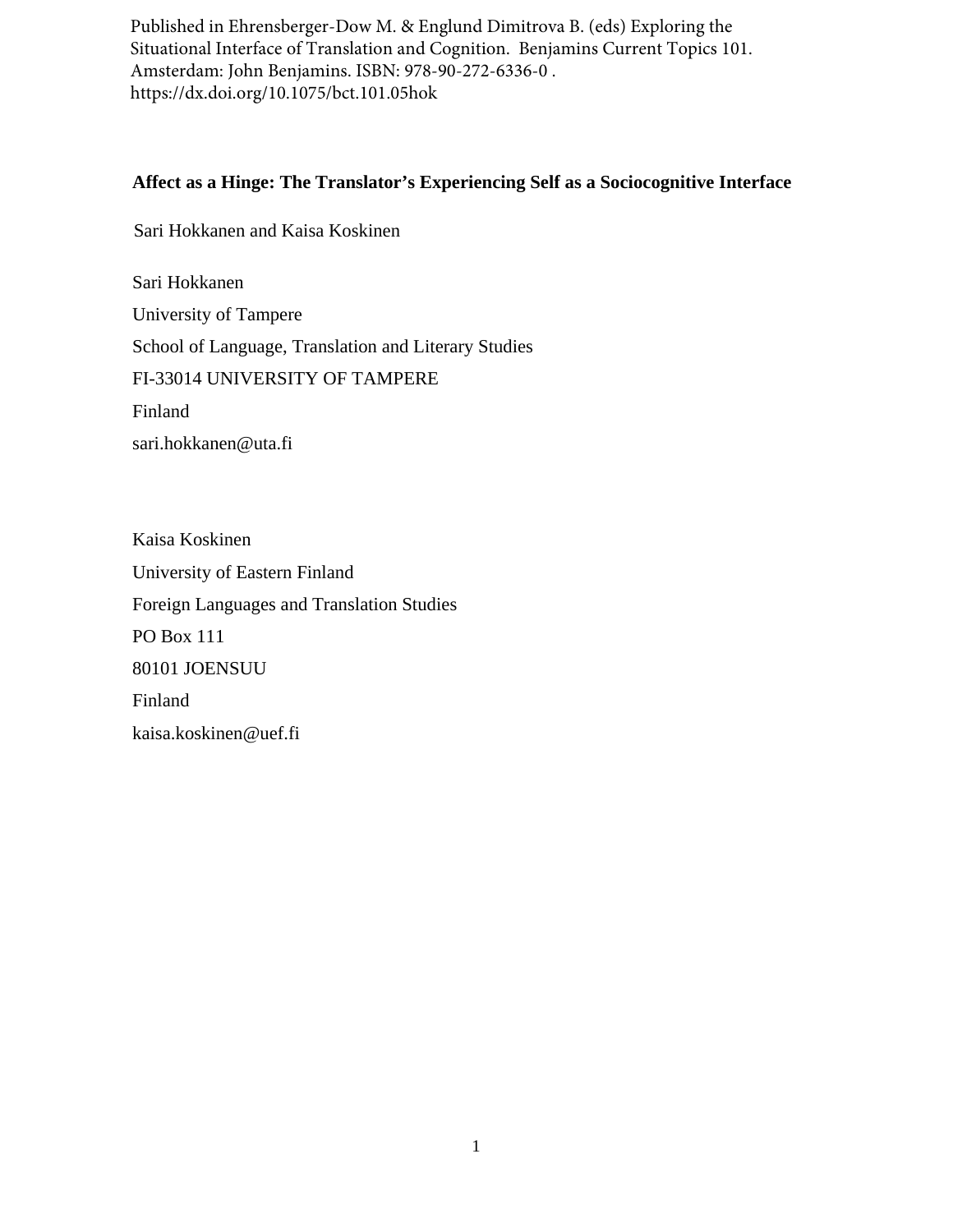# *Abstract*

Affect, understood here as embodied meaning-making, offers one useful point of departure in studying translation as an activity that involves both cognitive and social processes, because it functions as a hinge between subjective understandings and social environments. We approach affects related to translating with the theoretical framework of the translator's experiencing self, defined here as the perception that translators have of themselves, based on lived and embodied experience. In other words, we suggest that the study of affect in relation to translating should pay attention to translators' own processes of meaningmaking. Since the processes of human meaning-making, including self-construction, have been argued to rest upon narrative practice, we furthermore argue for a narrative approach to studying affects. We illustrate the methodological opportunities provided by a narrative approach to affect with three cases deriving from three different research projects.

Keywords: affect, experiencing self, narratives, methodology, laughter, autoethnography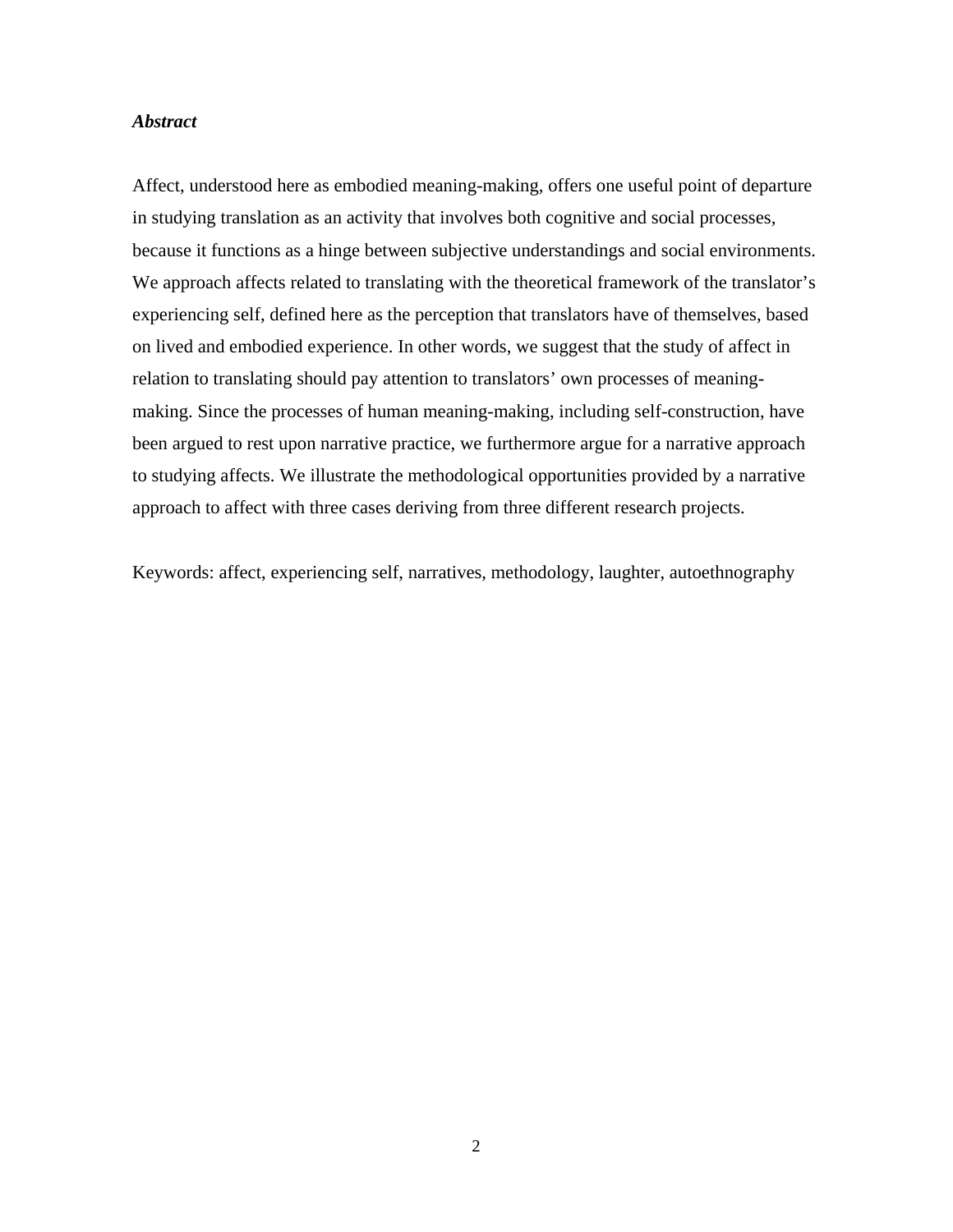### *1. Introduction*

<u>.</u>

Recently, researchers interested in translators' cognitive processes and those studying translation as a socio-historical, contextualized activity have increasingly found themselves on shared ground.<sup>[1](#page-2-0)</sup> With increasing attention to the situated and relational nature of cognition on the one hand, and to the experiencing self as a key agent in any context of human activity on the other hand (most visible in the continued popularity of the habitus concept), process researchers and sociologists of translation have begun to recognize their shared interests (Hubscher-Davidson 2011). However, cooperation between these two strands of Translation Studies will also need to address significant differences in research traditions, ontological presuppositions, and accepted methodologies.

In this article, we address the issue of methodology. We propose a particular avenue of research, one that focuses on affect. To illustrate how the notion of affect can be employed as a bridging research tool, we report three cases and discuss three methods that we have used ourselves. Intentionally, the methods are different from one another in terms of theoretical and ontological commitments, researcher engagement, social vs. personal focus, and limited vs. holistic analysis. The three cases are: analysis of laughter as a tool for negotiating professional identity in a translation department; translators' emotional narratives as indicators of their relations to technology; and autoethnography as a methodological framework within which the researcher's own emotional and embodied experiences are analysed to understand interpreting in church.

Our basic argument is that interrogating the experiencing self of the translator offers one useful point of departure in studying translation as an activity that involves both cognitive and social processes in complex interaction. As emotions and affects are essential elements of human meaning-making, we further argue that focusing on affect offers methodological avenues for understanding and explaining these experiences. We approach this proposition from both a theoretical and a methodological point of view. We begin with the basic tenet of Situated Cognition, introduced to Translation Studies by Risku (e.g. 2002), that translation is not only carried out by an individual translator's brain, but by

<span id="page-2-0"></span><sup>&</sup>lt;sup>1</sup> Throughout the paper, we use the terms translation and translator to refer to both written translation and interpreting for reasons of readability.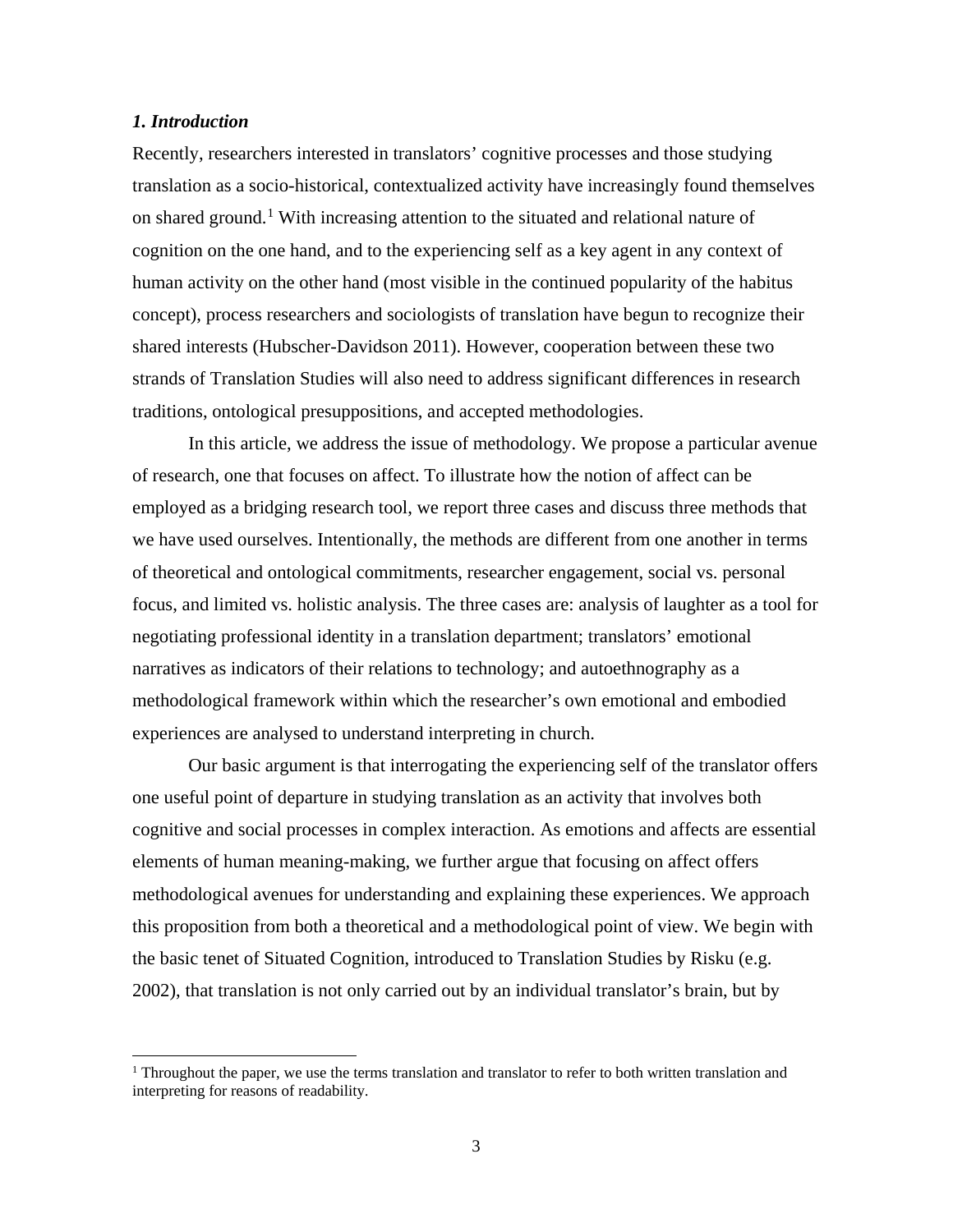systems of "people, their specific social and physical environments and all their cultural artefacts" (Risku 2002, 530). As Risku notes, the move of focus from the brain into such systems also highlights the role of embodiment: "our body and its perceptive organs not only absorb information, they also filter and structure it" (2002, 528). Affects function as one such structuring element: our gut reactions direct our interpretations of the situational factors as endearing, disgusting, dangerous, or safe. By modulating our signals of affect (Koskinen 2012), we connect to others operating in that same context, and our interpretations of others' affects guide our coexistence with them.

Affect is a complex psychobiological and sociocognitive phenomenon. In social psychology, the current psychological understanding of affect has been summarized as follows:

The picture that psychology and neuroscience typically now paints of affect is of a highly dynamic, interacting *composite* or *assemblage* of autonomic bodily responses (e.g. sweating, trembling, blushing), other bodily actions (approaching or avoiding), subjective feelings and other *qualia*, cognitive processing (e.g. perception, attention, memory, decision-making), the firing and projecting of neural circuits (e.g. from the thalamus to the cortex and the amygdala), verbal reports (from exclamations to narratives) and communicative signals such as facial expressions. (Wetherell 2012, 62; emphasis in the original)

Affect, in other words, is simultaneously private and internal, and collective and social. This dual nature allows us to position it methodologically as a hinge between cognitive and social approaches to translation. The multifaceted nature of affect allows for numerous theoretical and methodological approaches. Our use of affect is restricted by the choice to focus on the individual's experiencing self through which affect is examined. Here, the self refers to the individual as perceived by him/herself (Mead 1937/1967). Thus, we do not discuss affect as a primarily physiological phenomenon, which could be detected and analysed without engaging with the individual's perspective, but as something that the individual can be conscious of and also express to others. While the emphasis of affect has led some social scientists to celebrate the possibilities of eschewing participants' accounts in favour of assumedly more reliable physiological data (see Wetherell 2012, 19–21), we do not believe that the complexities of affective relations can be understood without a fine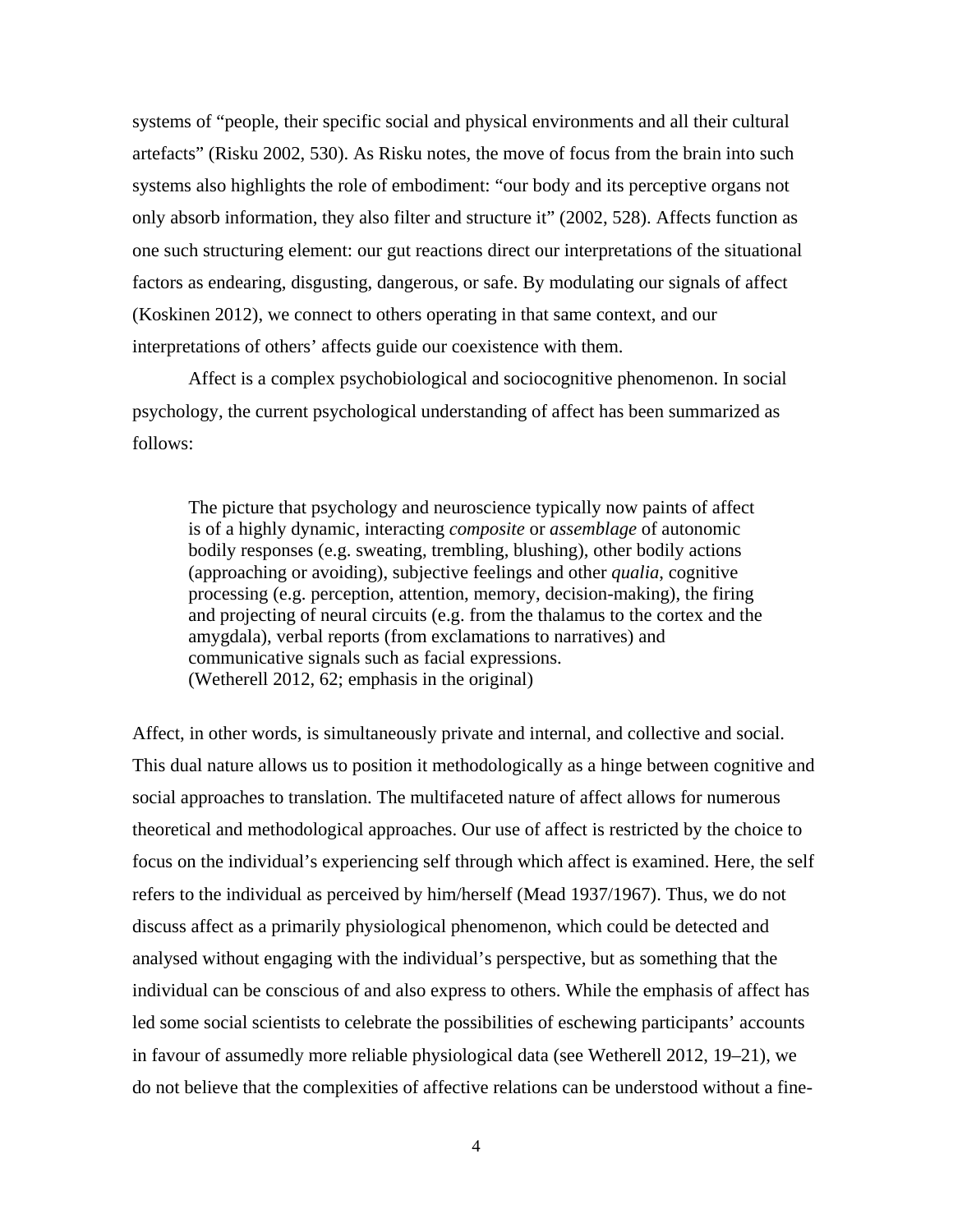grained analysis of the discourses the participants use to make sense of their situation, or that lived experiences can be reduced to measurements of bodily functions only. As a result of this methodological choice, our three cases are all based on narrated affect in one way or another. In this paper, we treat narratives as a component of human meaning-making, in which individual experiences are explained by drawing from socially-available storylines (Holstein and Gubrium 2000). Therefore, our interest lies less in the way participants' narratives relate to actual events and emotions, and more in the way narratives are socially situated and constructed.

The article begins with a review of previous studies linked to affect in Translation Studies (section 2). We then move on to discuss the nature of affect and the experiencing self as understood in this article as well as to argue for narrative approaches as a way of teasing out affects and experiences in their social and cognitive complexity (section 3). In section 4, we briefly describe three research projects we have conducted. These are not intended to stand as exemplary cases or models to be followed as such. Rather, we hope that they serve as sources of inspiration regarding the rich array of opportunities for future study. We discuss this methodological potential in the concluding section.

# *2. Review of Previous Studies on Affect in Translation Studies*

**.** 

The role of affect in the process of translation has been previously acknowledged by only a few Translation Studies scholars (for an overview, see Hubscher-Davidson [2](#page-4-0)013a).<sup>2</sup> Among the early writers of translation from an affective perspective is Robinson, who argued for a "somatic" view on translation. Somatics, Robinson (1991, x) argues, is explicitly physical; it means "the visceral processes and the limbic system, particularly the 'emotional'". He describes "the ways in which our body 'signals' to us what we know and how we should act on it," so that we "know in our gut" what we have to do and say. This physiological view of affect is causal: an outside stimulus makes our body react in a particular way. Methodologically, this physiological layer can be studied empirically with

<span id="page-4-0"></span><sup>2</sup> In this review we exclude studies examining affect as an object of translation or as a textual element, i.e., studies that take affect as a property of the text that is translated, and not as a feature of translators themselves or the receivers of translations. While these studies can be seen as related, their objectives and methodologies are quite different from our present interests.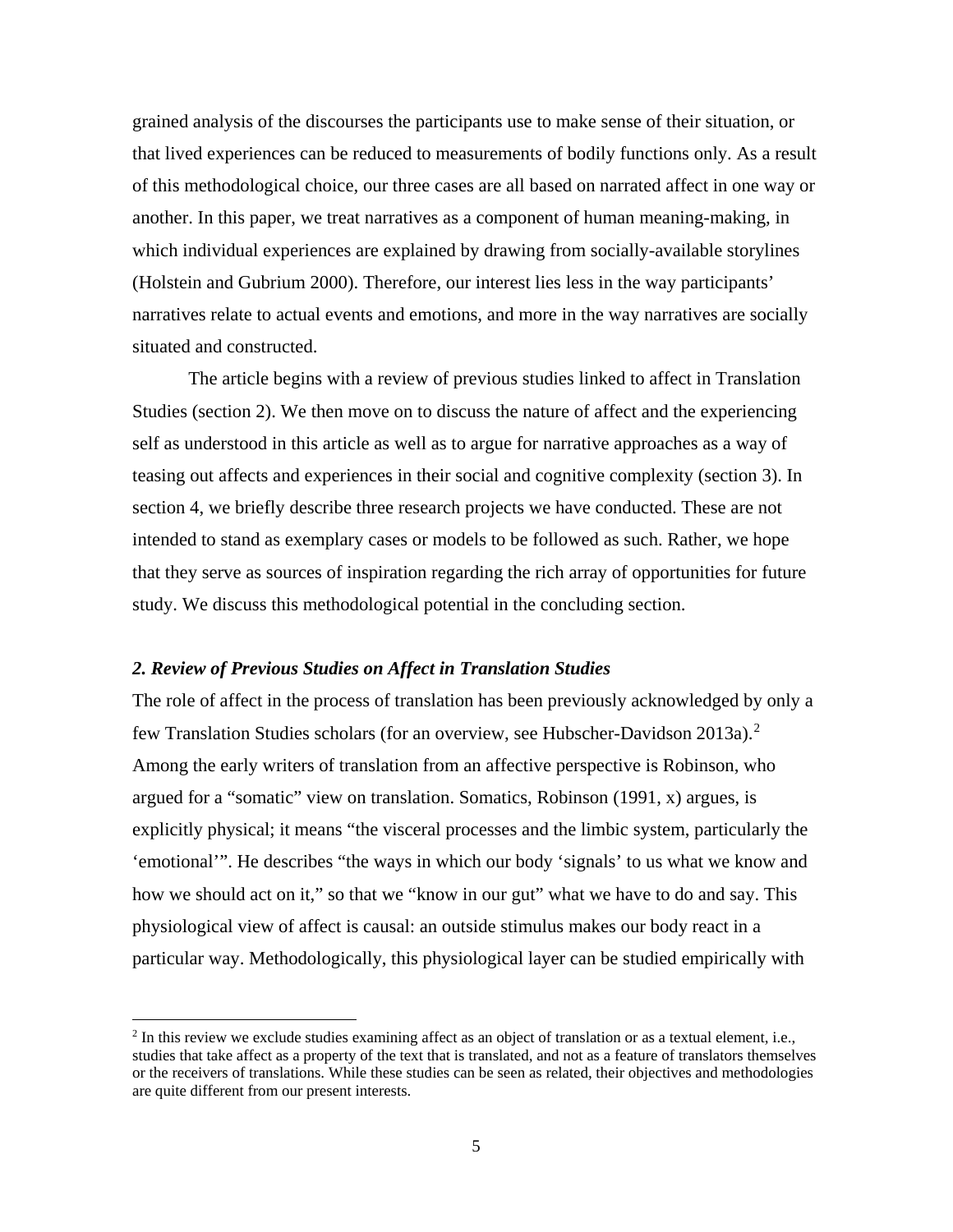tools such as the EEG, tomography and pupillometrics (pupil size is known to respond to positive and negative affects), bringing questions of affect in contact with recent process studies (see O'Brien 2011, 5–6). Affectivity can also be operationalized in terms of personality traits, such as emotional intelligence (Hubscher-Davidson 2013b). As argued by Hubscher-Davidson (2013b, 333), several aspects of professional translation such as the ability to recognize clients' needs and transfer others' perspectives into new contexts are related to emotional intelligence. Thus, research on emotional intelligence can offer valuable new insights, especially in studies contrasting different groups of translators and explaining successful practice.

However, affect is not only physiological or a personal trait, but also a contextual and interactive phenomenon. Our affects are also shaped by the affects of others in the same context, and our past and present social experiences, making causalities complex and difficult to determine. Another option might thus entail a return to verbalizations like thinkaloud protocols (TAPs), to look for clues of the affects underlying translators' decisionmaking (this is the approach of Tirkkonen-Condit and Laukkanen 1996). Yet another approach, employed by Lehr (2014), is to combine an inquiry into translators' views with a textual study of finished translations in order to trace the effects of translators' affective engagement with the source text on the translated product. Lehr suggests that personal engagement and heightened affect, whether positive or negative, towards the source text may increase overall translation quality.

As reception studies have become popular, especially in the fields of audio-visual and literary translation, the affective elements of viewing or reading have also gained some recognition. Issues such as the reception of humour in film translation have been studied, but the often-employed quantitative questionnaire method creates an element of distance between viewers' affects and the observer, even in studies which aim at capturing signals of affect such as smiling or laughter (see e.g. Rossini and Chiaro 2010). Reception studies, logically, focus on the audience, not on the translators. In a move relevant for our present purposes, Pérez-González (2012) brings to the forefront the group affinity between viewers and (amateur) subtitlers. He emphasizes the role of affectivity and performativity in subtitles as they intervene with both the articulation and the reception – the 'spectatorial experiences' – of the audio-visual semiotic ensemble. The relevance of the affective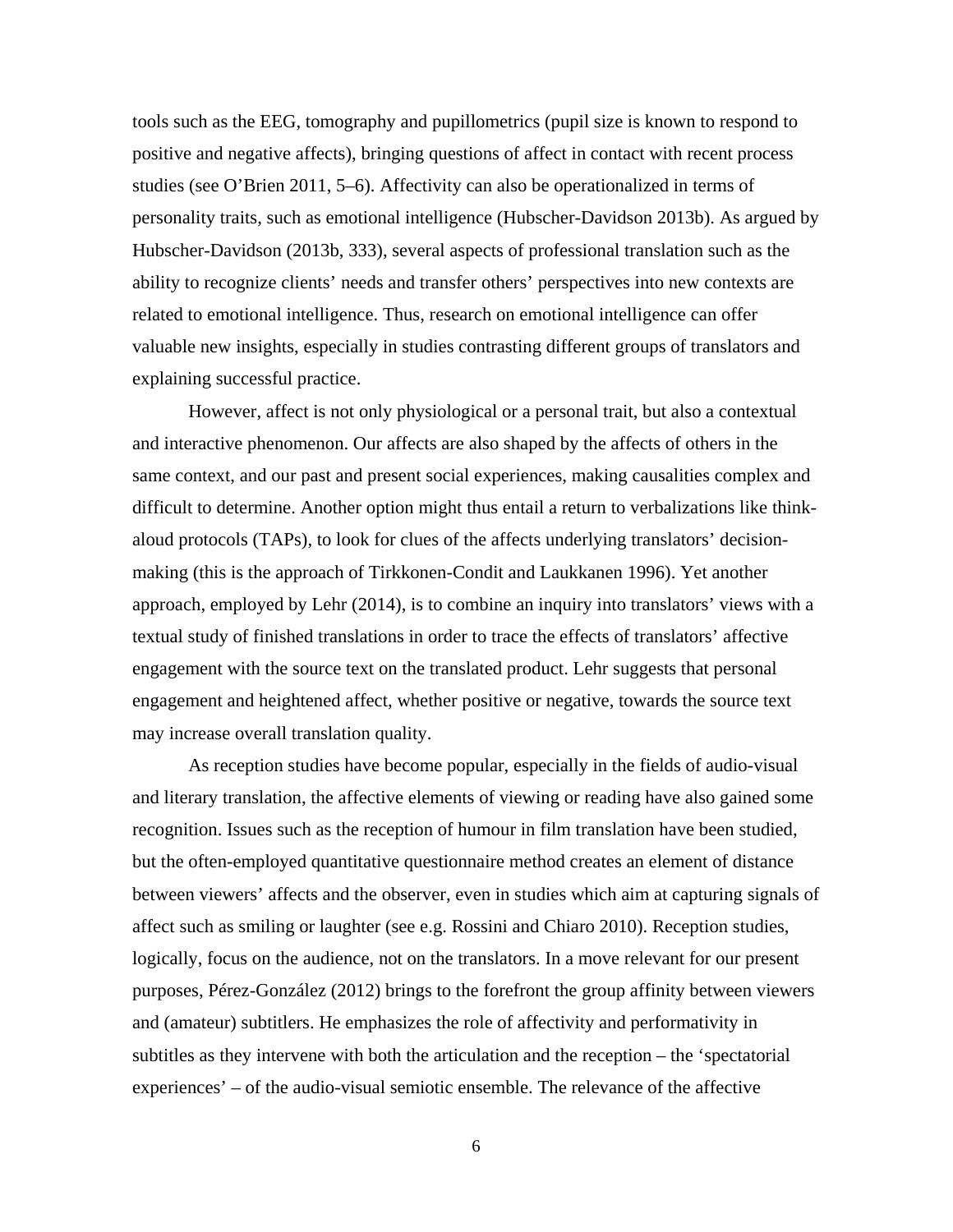involvement of both subtitlers and viewers is observed, but the article does not include any attempt at providing empirical evidence of their experiences.

The field of interpreting research has also identified affect as one factor of interpreters' work. For example Baraldi and Gavioli (2007, 171) argue that in medical encounters the interpreter acts as a "responder" to the primary speakers' affective states, instead of merely transmitting verbal messages. Nevertheless, as suggested by Cirillo (2010, 72), the emotional cues expressed by all parties in an interpreted medical encounter are heavily influenced by the social context at hand. Furthermore, as discussed by Bontempo and Malcolm (2012, 112), interpreters in healthcare environments are "empathically affected" when they relay others' emotional and possibly traumatic experiences in the first person. This, the authors argue, is one reason for interpreters' elevated risk of vicarious trauma, making affect an important issue in interpreters' workrelated well-being.

In general, though, research on affect within interpreting studies seems to inevitably bump into the "myth of neutrality", as discussed by Bontempo and Malcolm (2012, 109– 112; see also Diriker 2011). According to this myth, interpreters are professionals who do not influence the social interaction within which they interpret, nor should they be engaged in it, emotionally or otherwise (see Jacobsen 2013). Regardless of numerous alternative views of the interpreter's role, depicting interpreters as co-participants in the interaction they interpret (e.g. Wadensjö 1998; Angelelli 2004), the myth of the neutral, non-engaged, and emotionally detached interpreter may be one reason why there seems to be little research done on affect in the interpreting process. The research that has been conducted on the subject does, however, point to an important aspect of affect: it unfolds in and influences social interaction.

# *3. Affect and the Experiencing and Narrating Self*

As discussed above, previous work conducted on affect in Translation Studies has emphasized either the physiological aspects of emotional reactions or the fact that affectivity makes the translator personally involved. Both of these lines of thinking, we argue, can be joined in our proposed concept of the translator's experiencing self, although in important respects it makes further contributions to a theory of affectivity as regards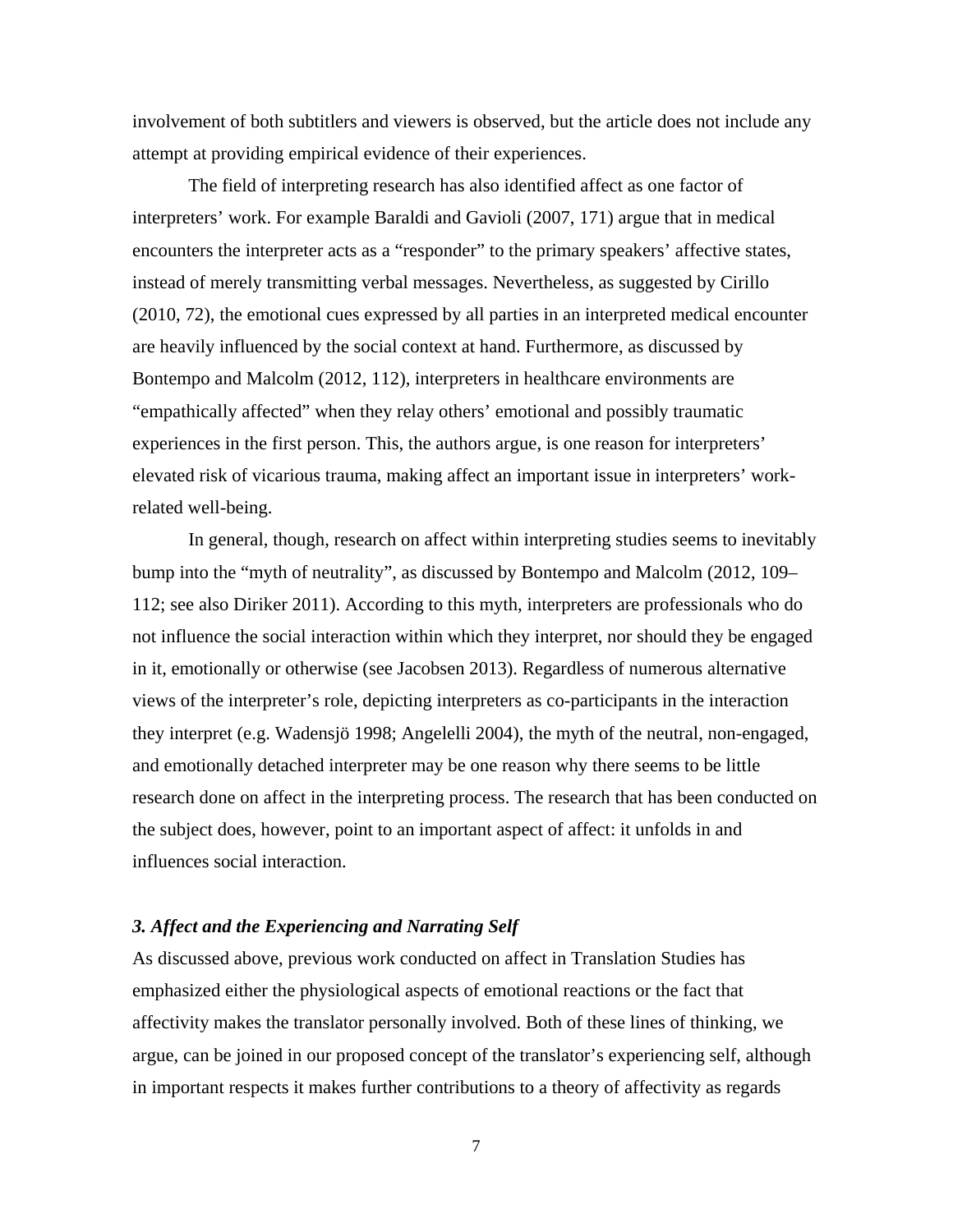translating. In this section, we first define what we mean by affect, before we move on to describing the concepts of self and narrativity and the way these are related to our present argument.

Affect has been used to refer to a wide variety of meanings by different scholars, and related concepts such as emotion and feeling are given equally varied definitions (Wetherell 2012). In this paper, we employ Wetherell's definition of affect as being synonymous with "embodied meaning-making" (2012, 4). In other words, we see affect as the participants' emotional and bodily-experienced response to and interpretation of their lived experience, as a hinge between the self and the world. Thus, while affect involves the body and emotions, it does not stand in polar opposition to reason or cognition (see also Risku 2010). Both cognition and affect participate in processes of meaning-making, interpretation, and understanding. Where they differ, it has been suggested, is the extent to which they engage the body and the self:

[Emotions] are *embodied* thoughts, thoughts seeped with the apprehension that "I am involved." Thought/affect thus bespeaks the difference between a mere hearing of a child's cry and a hearing *felt* – as when one realizes that danger is involved or that the child is one's own. (Rosaldo 1984, 143)

Affect as embodied meaning-making that engages the self should not, however, be understood as an inner process excluding the social surroundings of the individual, because the concept of the self is, itself, highly dependent on social contexts. Here, the self refers to an individual's own perception of him/herself (Mead 1937/1967). In other words, the self does not denote an unchanging, inner 'essence' of a person but our perception of ourselves, which is subject to change over time and across social contexts. The key question regarding the self, then, should not even be 'who we are' but 'when, where, and how we are' (Holstein and Gubrium 2000, 105, referring to Minh-ha 1992). Furthermore, the self is a social structure, as it develops only in social interaction (Mead 1937/1967). The attitudes that others have towards a person and the group attitudes prevalent in the social context surrounding him/her are essential for the development of the person's self (Mead 1937/1967, 158; Polkinghorne 1988, 149–150). Thus, "the general systematic pattern of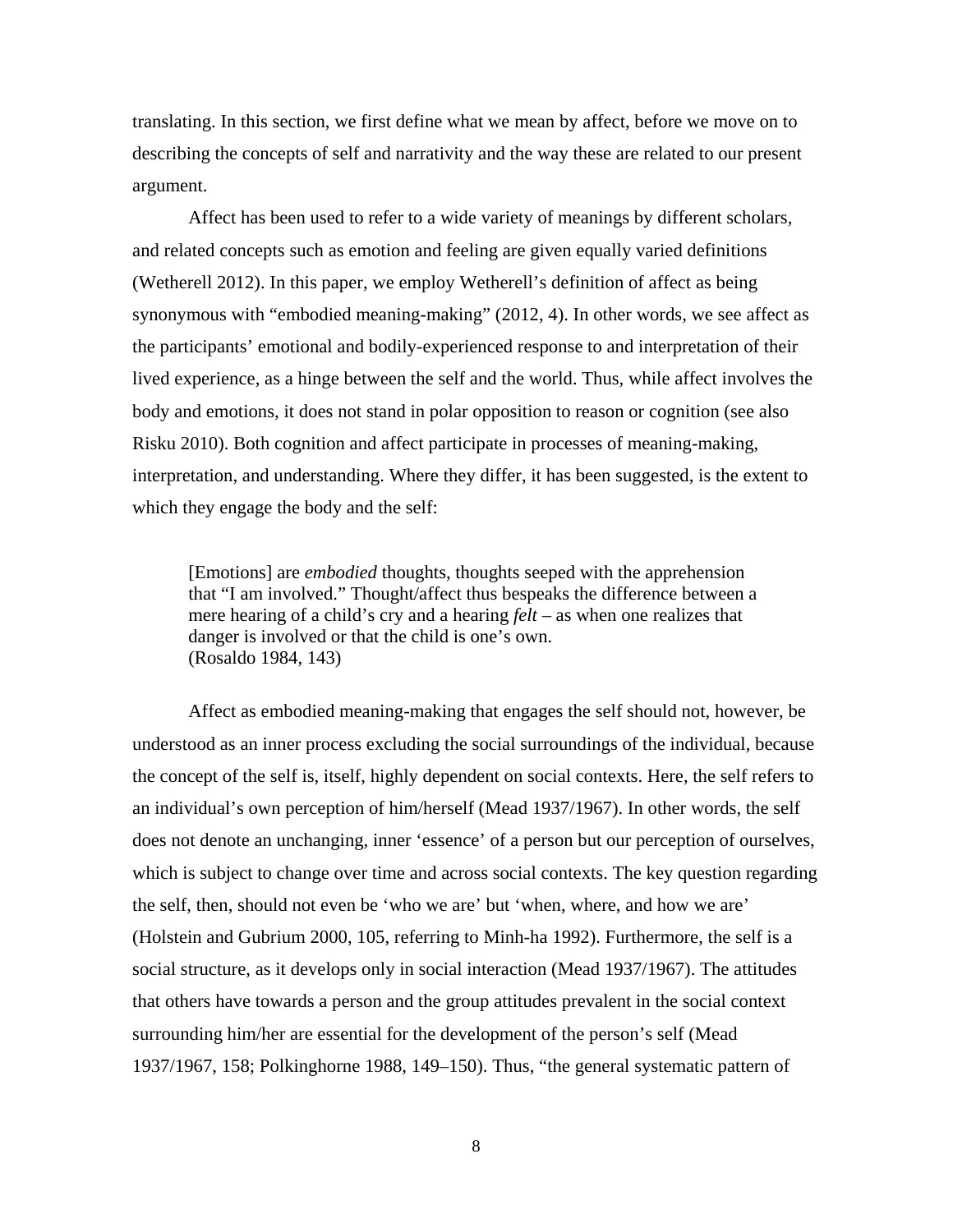social or group behavior [. . .] enters as a whole into the individual's experience" (Mead 1937/1967, 158).

The day-to-day process of self-construction, in which individuals organize the group attitudes they come in contact with and formulate their perceptions of themselves, is rooted in narrative practice. We make sense of personally relevant experiences and events primarily by placing them into one storyline or another (Polkinghorne 1988, 150), and in "storying" our life experiences we simultaneously come to construct certain identities for ourselves (Holstein and Gubrium 2000, 107). Holstein and Gubrium (2000, 84) further argue that the spoken references to motives that individuals give to their actions, may, in time, become "actual components of the self." People's accounts of their actions are part of their self-construction. Importantly, the process of self-construction through narratives is simultaneously individually creative and socially constrained. Group attitudes and common storylines in the social context are used as interpretive resources for self-narratives. Thus, "[i]ndividuals *compose* their accounts" (Holstein and Gubrium 2000, 107, emphasis in the original). However, the composition always takes place "in the context of particular times and places; these circumstances influence how the self might be storied by presenting local relevancies" (Holstein and Gubrium 2000, 106).

Against this theoretical backdrop of the self and narrative, we underscore the importance of focusing on participants' narratives in the study of affects. As explained above, we understand affect as embodied meaning-making. This understanding focuses on conceptualizing affect with the help of both embodiment and meaning-making and it thus methodologically foregrounds narrative approaches. While the bodily reactions of affective experiences can also be studied independently of participants' accounts, processes of meaning-making cannot be examined without attention to the subject who engages in that process, as the only realm of meaning that is directly accessible to us is our own (Polkinghorne 1988, 7), and narration provides avenues for investigating these realms. Furthermore, excluding narrativity from the study of affect and focusing exclusively on the physical realizations of affect would eclipse its social nature (Wetherell 2012, 75–76). Since this article aims at proposing avenues of research that would help bridge the gap between cognitive and sociological studies of translation, it seems meaningful to grasp precisely this interplay of internal emotions and the social context.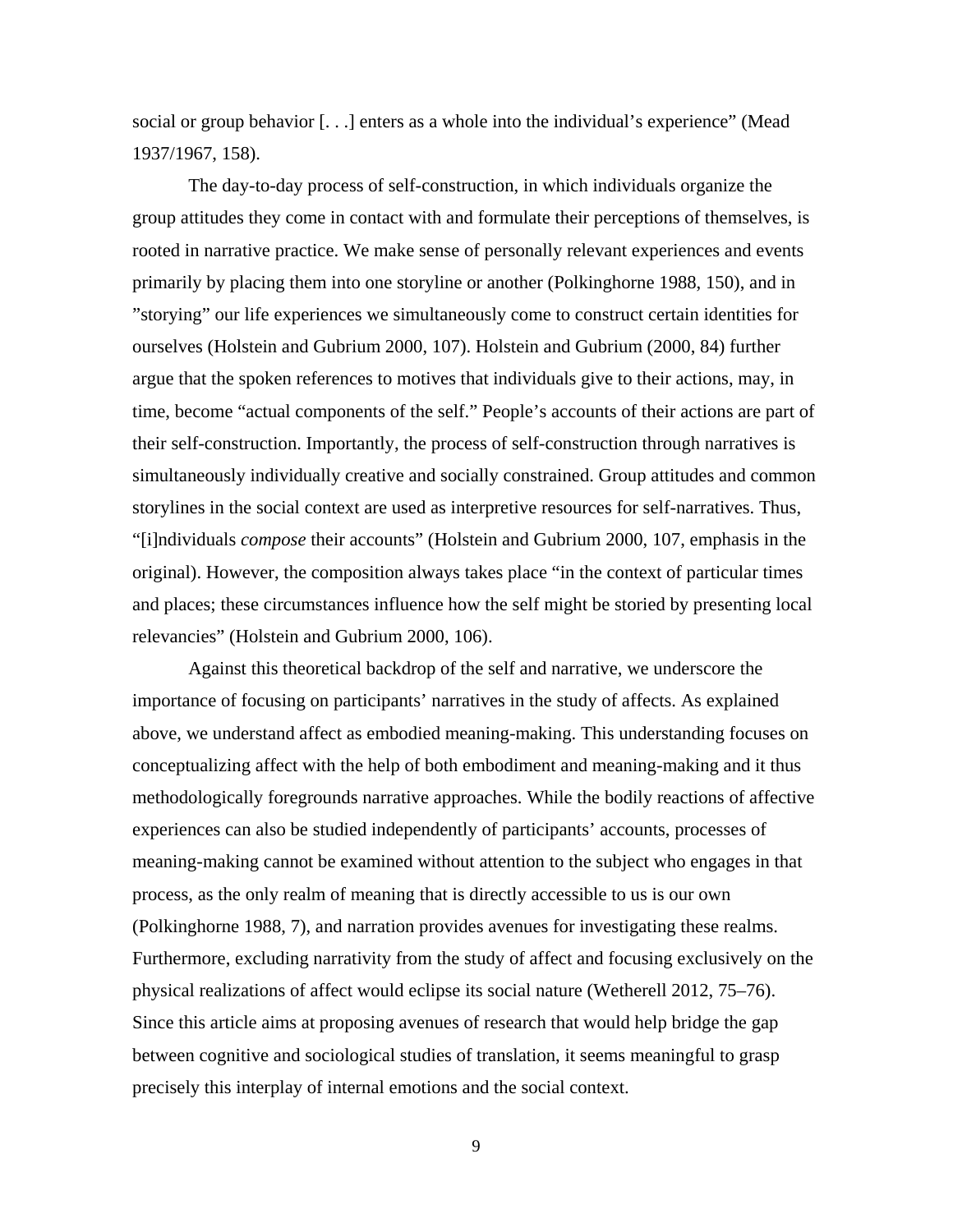### *4. Examining Translating through Narratives of Affect: Three Cases*

In this section, we discuss three separate research projects or parts of research projects in order to trace some of the methodological implications and opportunities for translation research of treating affect as a lens through which translating is examined. As we will aim to show, translators' affective responses and accounts can be studied to gain insights into the way the activity of translating and participants' understanding of themselves as translators take place in a dialogue with cognitive processes and social contexts.

Tracing translators' feelings and affects may, in addition to observing the routines of the research participants, require that they are actively encouraged to verbalize their work and their emotional involvements. This can be done in several different ways. Below, we discuss three research projects that shed light on how affects can be studied. One project examines the role of laughter in building translators' shared professional identity (Koskinen 2008); the second investigates translators' technology acceptance through their imaginary love and break-up letters to various technological tools (Koskinen & Ruokonen, in press); and the third explores the meaning and experience of volunteer church interpreting with autoethnography (Hokkanen, forthcoming).

These three cases were originally conducted separately, and with very different research questions in mind. We now revisit them from the point of view of how the emotional nature of these narratives can be used to uncover the dialogue of the cognitivepersonal and the social-interpersonal. In the following, we proceed from the most explicitly collective (group discussion) to the most individual (field journal), and from an analysis of a largely unconscious feature (laughter) to a method that requires extreme self-reflection from the part of the participant-researcher (autoethnography). In between these two extremes, we discuss a middle road: an analysis of emotions reported to the researcher (retrospective reflection) where social norms and expectations kick in.

# *4.1 Laughter in EU Translators' Group Discussions*

Since affects are not only personal but also social and interactive, group contexts are a good source of affective data. In a study of Finnish translators in the European Commission (Koskinen 2008), focus groups were conducted to probe their identity and affiliations. In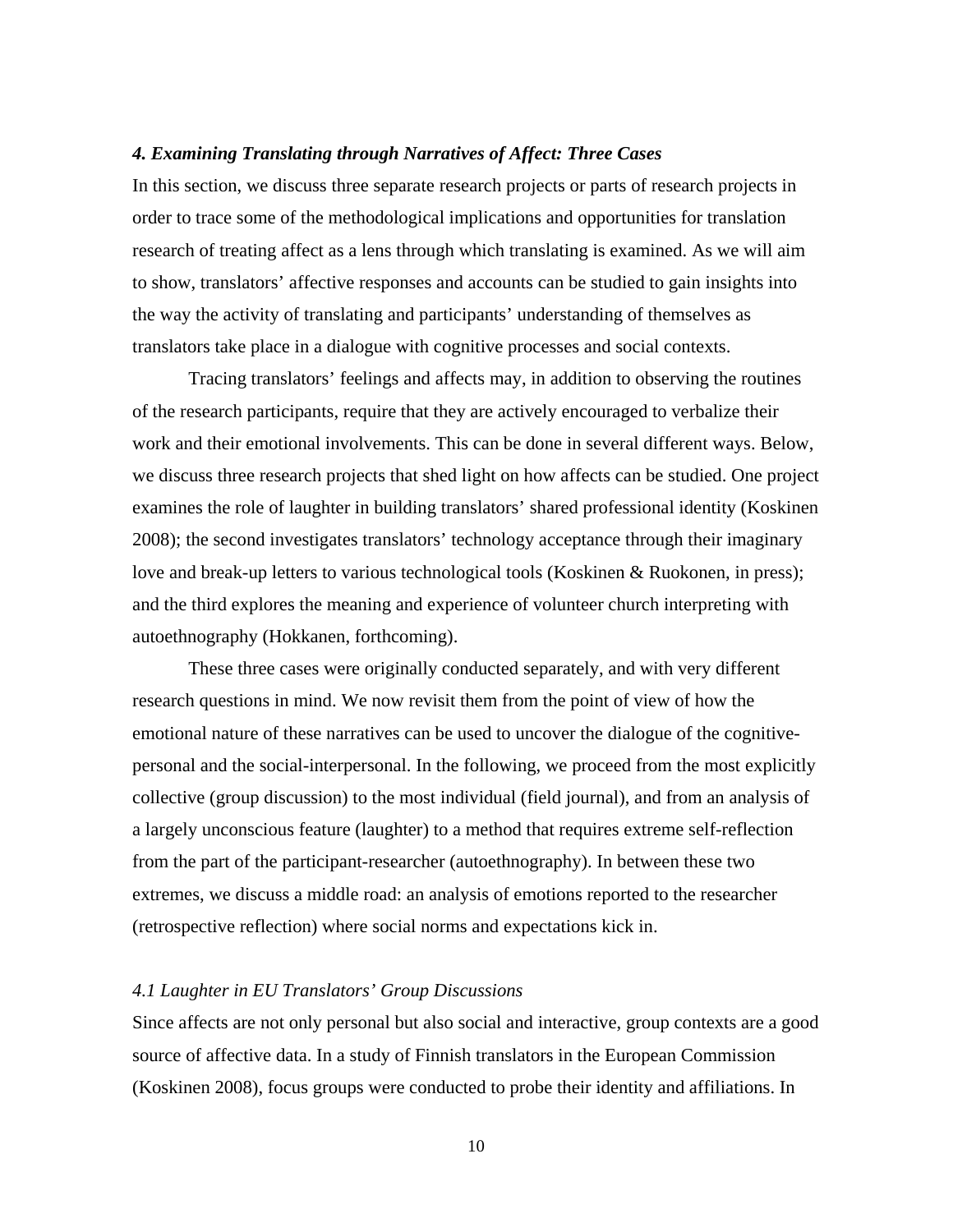this data, laughter was such a dominant feature that it was deemed necessary to analyse it in more detail. As a physiological effect of affect, laughter is among those easily observable, but its functions and affective relations can be multifarious, and it thus requires a careful and contextually sensitive analysis. In interaction, laughter can be either shared or unilateral (i.e., one laughs but the others do not reciprocate), and shared laughter can be either volunteered or invited (speakers can invite laughter by starting to laugh themselves). The functions of laughter are similarly varied. In addition to simply being a response to jokes, funny stories, and witty remarks, laughter is a resource that can be strategically employed in interaction, for example in order to ease a delicate situation or hide embarrassment, to create a feeling of mutuality, or to single someone out (see Haakana 1999; Holmes 2000).

The focus of this article is on *narrated* affect. Laughter is an element of spoken narration, but in itself it is non-verbal, and it can be interpreted as a more direct effect of affect than reported verbalizations. Indeed, laughter can sometimes be an involuntary sign of affect, but it is necessary to keep in mind that laughter is also a strategic tool that people use to regulate interaction in social situations (Kangasharju & Nikko 2009), and in that sense laughter has functions that are linked to the co-construction of particular narratives. For example, if the general tendency is towards shared views, shared laughter may encourage those with different views to also laugh along, instead of airing their disagreements. On the other hand, laughter can also indicate potential problem areas, since it is one way of displaying that the speaker wishes to cushion a delicate issue (Koskinen 2008, 114; Haakana 1999, 220). This interplay of laughter as a direct reaction to personally-felt affect on the one hand, and as a sign of affectivity as a social phenomenon on the other hand opens methodological opportunities, as the different kinds of laughter can be interpreted both as indications of cognitive states and as instances of strategic, albeit not necessary conscious, affective interaction, thus signalling the socially constructed understandings of the topics at hand.

In the study of EU translators, the participants were all drawn from an existing community. While it is necessary to acknowledge that the group sessions were not natural discussions, it seems reasonable to assume that maintaining face and keeping up relations with the colleagues was more relevant to the participants than 'posing' for the researcher. Although focus group sessions were not part of the everyday routine, discussions about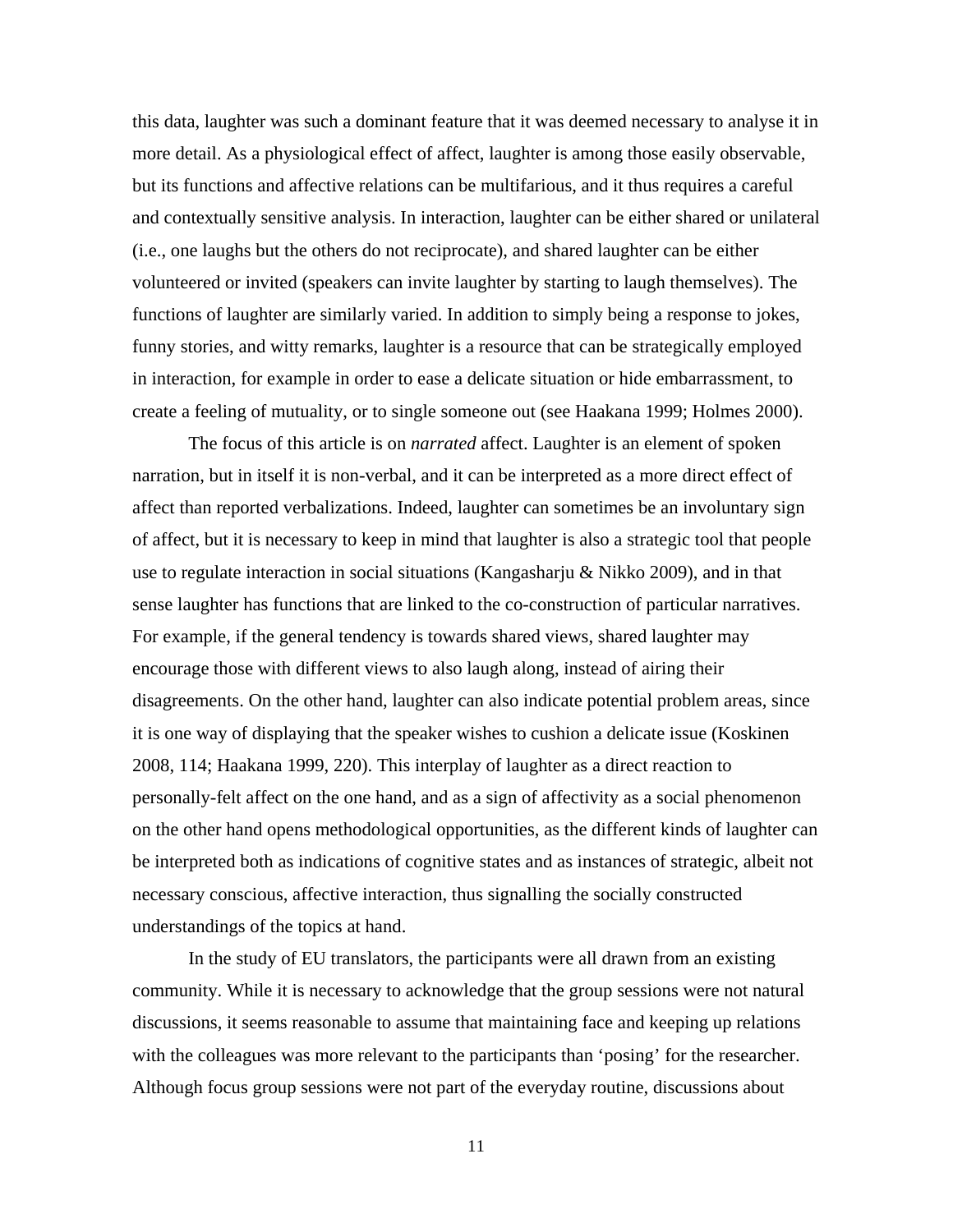work, at the workplace, with colleagues, became part of the lived experience of being 'at work'. Analysing elements of laughter in the context of the verbalized data and with reference to group dynamics can be used as cues to that experience.

In the study, shared and reciprocated laughter was found to be a dominant feature of the discussions. Although laughter was often invited by one of the participants, typically by laughing alone within or at the end of their turn, it was almost always reciprocated by others joining in and laughing along. In example 1 below (on the shared habit of reading a Finnish newspaper every day), there is little new information in any of the turns following H's punch line, but each turn contributes to keeping the shared laughter alive.

(Example 1)

| K:             | do you feel you have to do it, that it is sort of part of this, an obligation, that |
|----------------|-------------------------------------------------------------------------------------|
|                | comes along this work or is it more related to your own free time and also to       |
|                | your Finnishness?                                                                   |
| H:             | well it is luckily not an obligation, if it was one would not get it done           |
|                | (shared laughter)                                                                   |
| K:             | one would not do it then (laughs)                                                   |
| L:             | one would not do (laughs)                                                           |
| $\mathbf{I}$ : | if it was an obligation one would hardly do it first thing [in the morning]         |
| H:             | [yeah]                                                                              |
|                | (shared laughter)                                                                   |
| E:             | one would postpone it (--)                                                          |
|                | (shared laughter)                                                                   |

These jointly constructed instances, indicating a willingness to extend the humour, have been identified in other workplace settings as well, and laughing together has been found to be used to create and maintain solidarity and to contribute to social cohesion at work (Holmes 2000, 167). However, laughter has many roles. Findings among other professional groups such as social workers (Meyerson 1991) indicate that feelings of ambiguous identity or a sense of being caught in the middle can be relieved by resorting to humorous or cynical remarks. Similar ambiguities of selfhood and feelings of split loyalties are discernible in the context of EU translation. In many instances of laughter, there was a sarcastic and ironic undertone as the participants created emotional distance to the perceived ambiguities and discrepancies. Example 2 shows the usage of laughter to cushion a critical remark.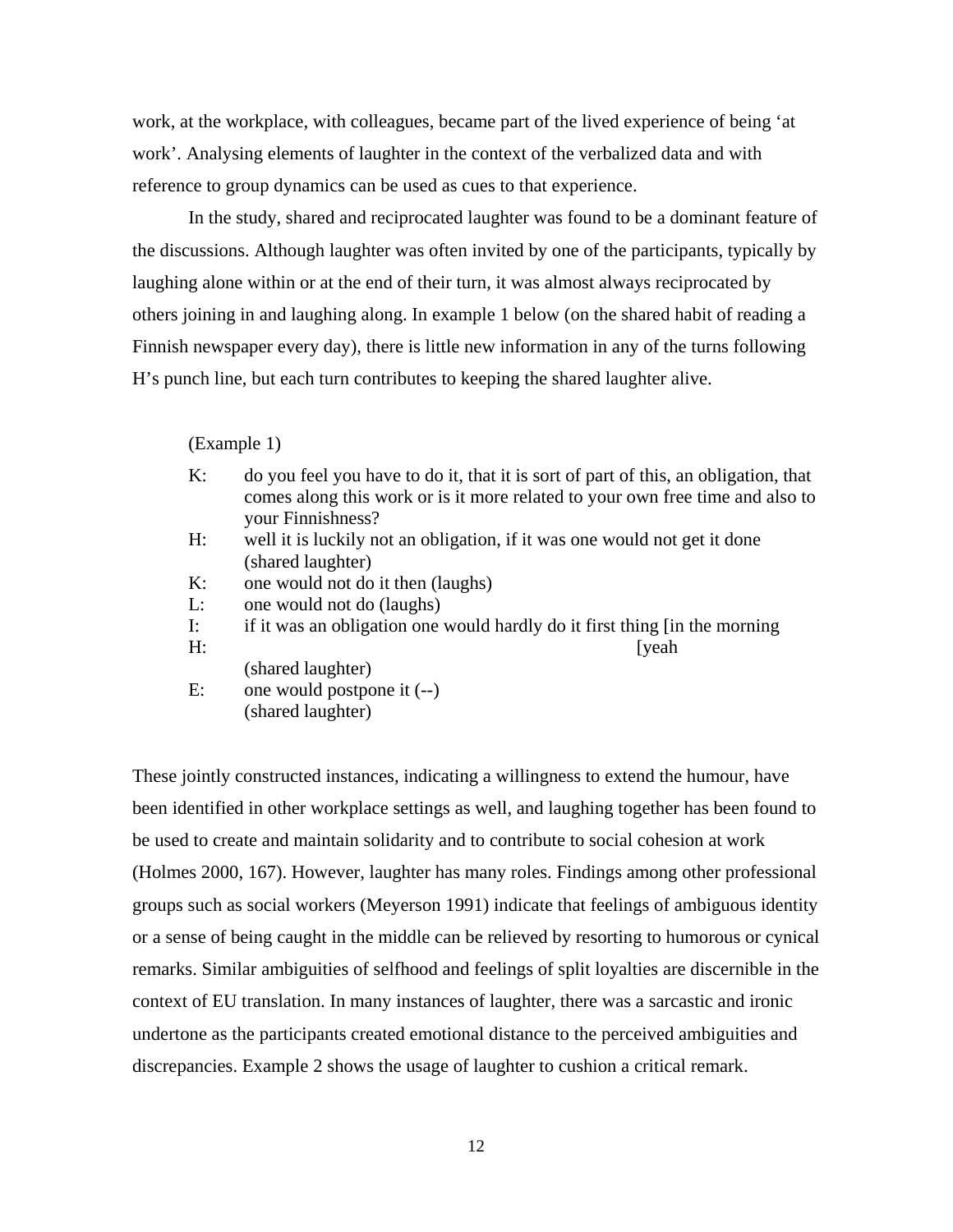(Example 2)

E: and then sometimes the experts in Finland give us totally peculiar (laughs), well suggestions that they definitely want us to use

Irony can help in creating space for dealing with contradictory demands by allowing some distance to the official policies and normative expectations. Seen in this light, cynicism is a positive force: it enables the speakers to recognize the contradictory nature of their work lives without having to attempt to resolve the contradictions; it allows "unresolvables, irreconcilables, and untenables to remain unresolved" (Meyerson 1991, 141). Irony and sarcasm seemed to have similar functions in these focus groups; it was not that the participants were attempting to laugh off some difficult issues. Instead, with the help of laughter they negotiated the amount of their personal involvement and maintained group cohesion in the face of potential disagreements (Koskinen 2008, 118).

Analysis of laughter attests to the affinities between the study of affects and methods such as ethnomethodology and conversation analysis (see Wetherell 2012, Ch. 4). A fine-tuned analysis of affective group interaction, as signalled here by the use of different types of laughter, can be used to identify the issues that are expected to be shared and to pinpoint areas of discontent and ambiguity in translators' or interpreters' work-related contexts. As a method, the analysis of laughter does not require any degree of reflexivity from the participants, quite the opposite: the less they consciously monitor their use of laughter, the more revealing the analysis of the affective stances can become.

# *4.2 Translators' Love and Break-up Letters*

The structuring role of laughter in the group sessions discussed above was unanticipated in the research design, and its explanatory power in understanding the affective bonds of the participants only became evident during data analysis. In our second example, the love letter/break-up letter method, the intention to tap into the affective commitments of the participants is explicit, as they are invited to narrate their strongest personal emotions in a personifying letter format.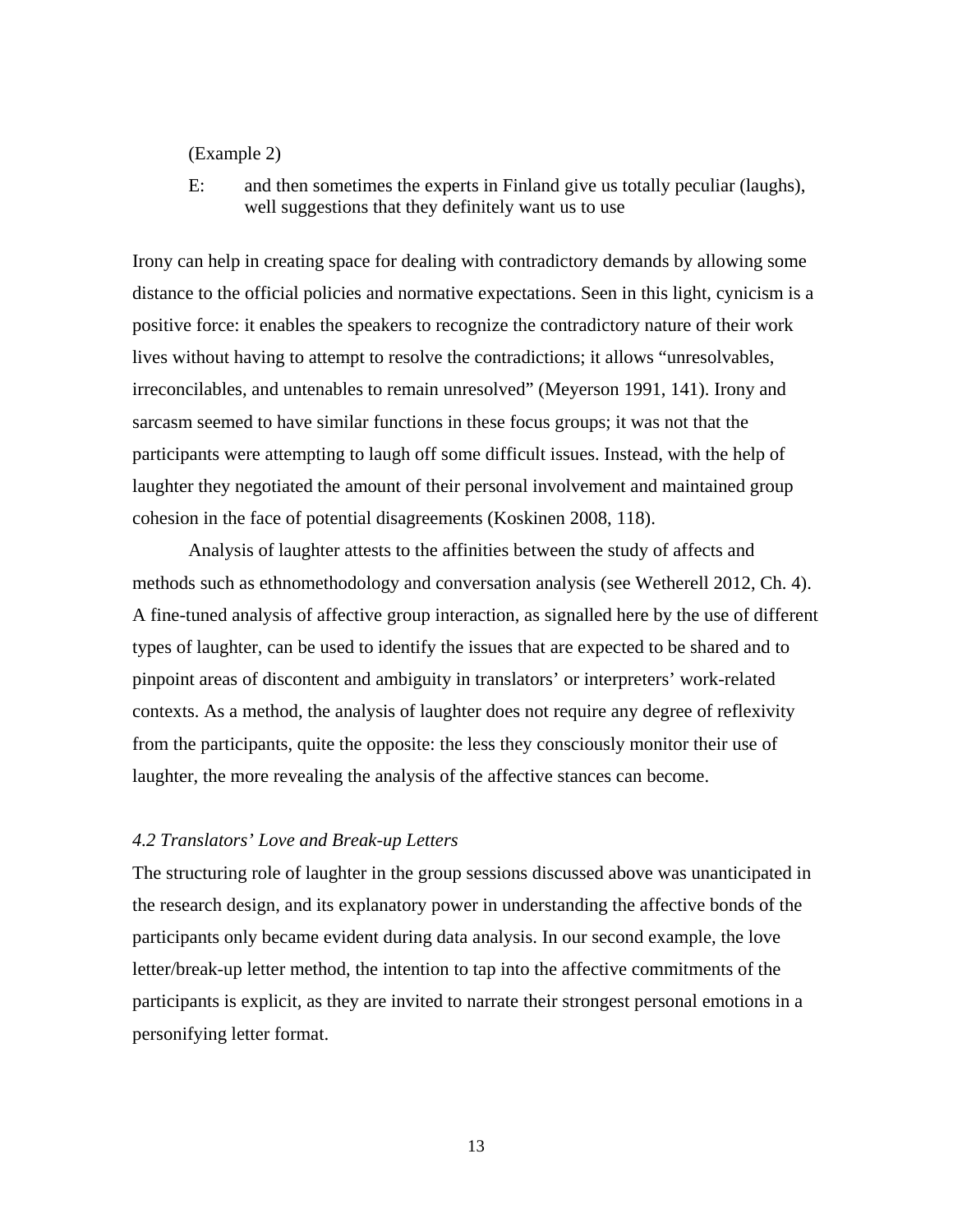The method was originally designed for usability research to investigate user experiences. The second author of this paper used it to uncover translators' emotional involvement with their work, particularly their tools, to better understand issues of technology acceptance in a rapidly changing field (Koskinen and Ruokonen, in press). The design was three-dimensional in involving an international group of EU translators (n=44), practicing Finnish translators (n=26) and advanced translation students in Finland and Ireland (n=33). They wrote a total of 148 letters.

The task is simple: the participants are asked to write a love letter or break-up letter to a designated object. The object can be predetermined, but in this case the respondents were free to choose the tool or aspect of their work to which they wanted to write their letters. This freedom allowed us to analyse not only how translators report feeling about particular translation tools but also how and whether these tools figure in the bigger picture. In other words, the personified addressees of these letters were interpreted as having been selected because of being central to the respondents' positive or negative experiences in their everyday work, and the expression of a negative or positive affect, or both, was thus seen as an indicator of relevance.

Letters were written individually, and no discussion or disclosure to colleagues was involved. This method is thus less explicitly social than the group discussions introduced above. However, a social bond still exists between the respondent and the researcher, and the fact that the letters, although ostensibly written to the object of emotion, are in effect written to the researcher is likely to inform the selection of topics and the writing process. Some letters even include (affective) guidelines for their interpretation directed to the researcher (see Example 3). This social bond needs to be taken into account in the analysis, but it can also be taken up analytically to investigate what kinds of emotions and which narratives of translation work are socially acceptable.

# (Example 3)

I hate you, D.O.D,\*\*

Because you prevent me from doing my best, you stop my creativity as your terminology is out-of-date and I have to convey it through new texts… Go away, be burned, fly to the space!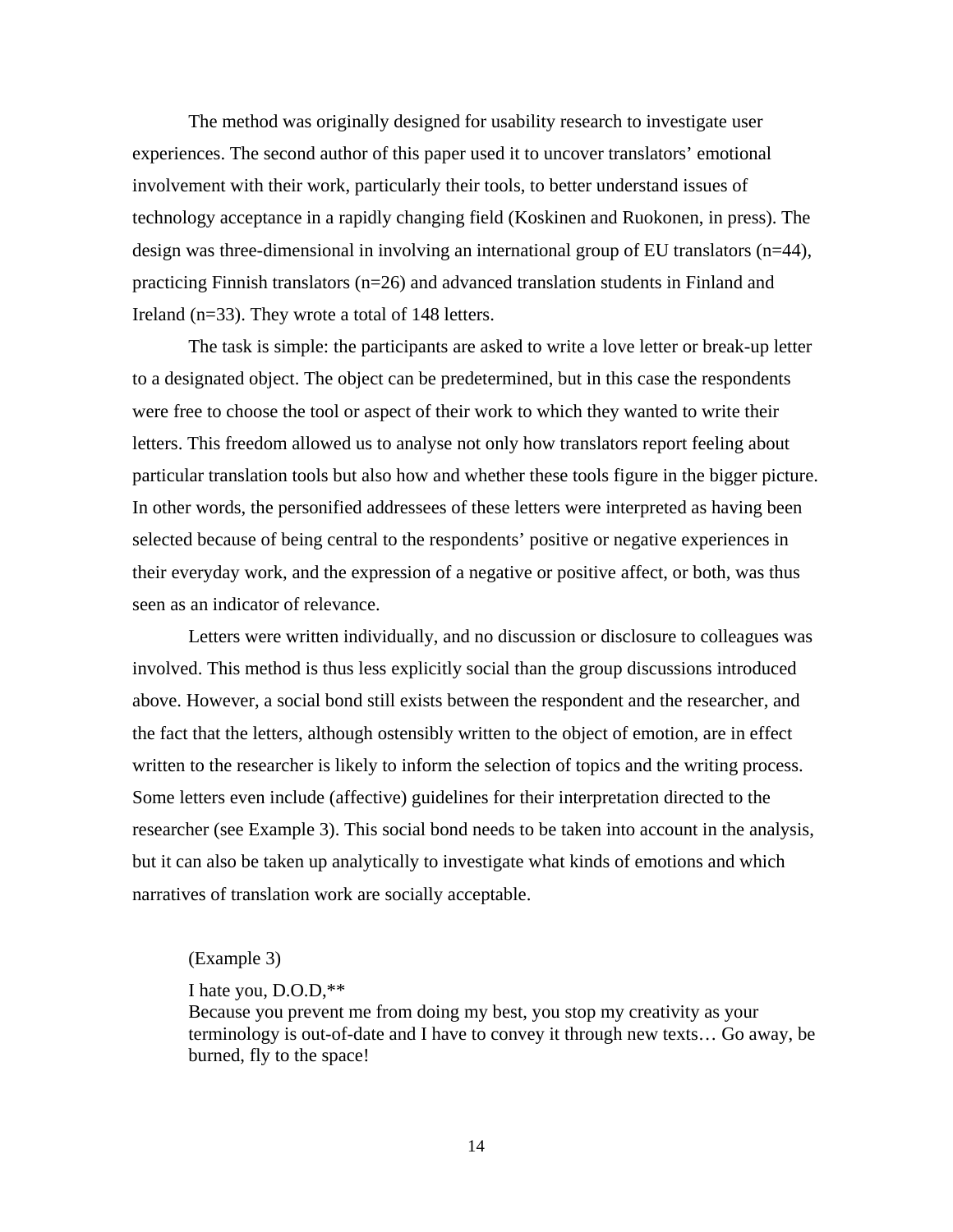### \*\* DIRTY OLD DIRECTIVES

Please consider these answers in their context: a rainy Monday, a long amended directive to translate and some (frustrating) years behind… (EU-31)

Compared to the analysis of laughter, this method builds on a degree of reflexivity. Writing a fictional letter is clearly set apart from regular work day activities, and it invites a conscious analysis of past events and the respondents' affective involvement in them, as narrated to an outside observer. Letters as a genre offer an available repertoire for the respondents, and as professional text workers translators are naturally well able to toy with it. The clearly playful research design further supports this attitude. The letter format and the binary structure of the set-up also encourage exaggeration of emotion. Some caution is thus needed in drawing conclusions. This method cannot be considered a window to actually felt emotions, but a tool for eliciting dramatized stories of affective involvements.

The analysis of the letter data is still in progress. Among the findings so far is that translators' attitudes towards technology are far less negative than is sometimes depicted. They appreciate their efficient tools and have little nostalgic desire to go back to former times. However, as their technologized work environment is vulnerable to *malfunctioning* technology, the resulting lack of efficiency produces strong negative affects and most likely leads to reduced job satisfaction. The fictional letters are the participants' accounts of past events and past emotional stances. Narratives of this kind, Wetherell (2012, 89) argues, "are likely to become more important as the body winds down and as the moment of strong affect is carried forward as a memory or story, with new accompanying affect." The method functions as a magnifying glass for the lived experience, pushing it to one of the two extremes and creating new affective layers of remembering, reflecting, and reporting.

# *4.3 Autoethnography of Church Interpreting*

The third and final case of viewing translating through the lens of affect comes from an autoethnographic study on simultaneous church interpreting in Finnish Pentecostal churches (Hokkanen, forthcoming). In this methodology, the first author of this paper used her social position as a church member and volunteer interpreter to elicit data on the meaning and experience of the church's simultaneous interpreting practice. However, also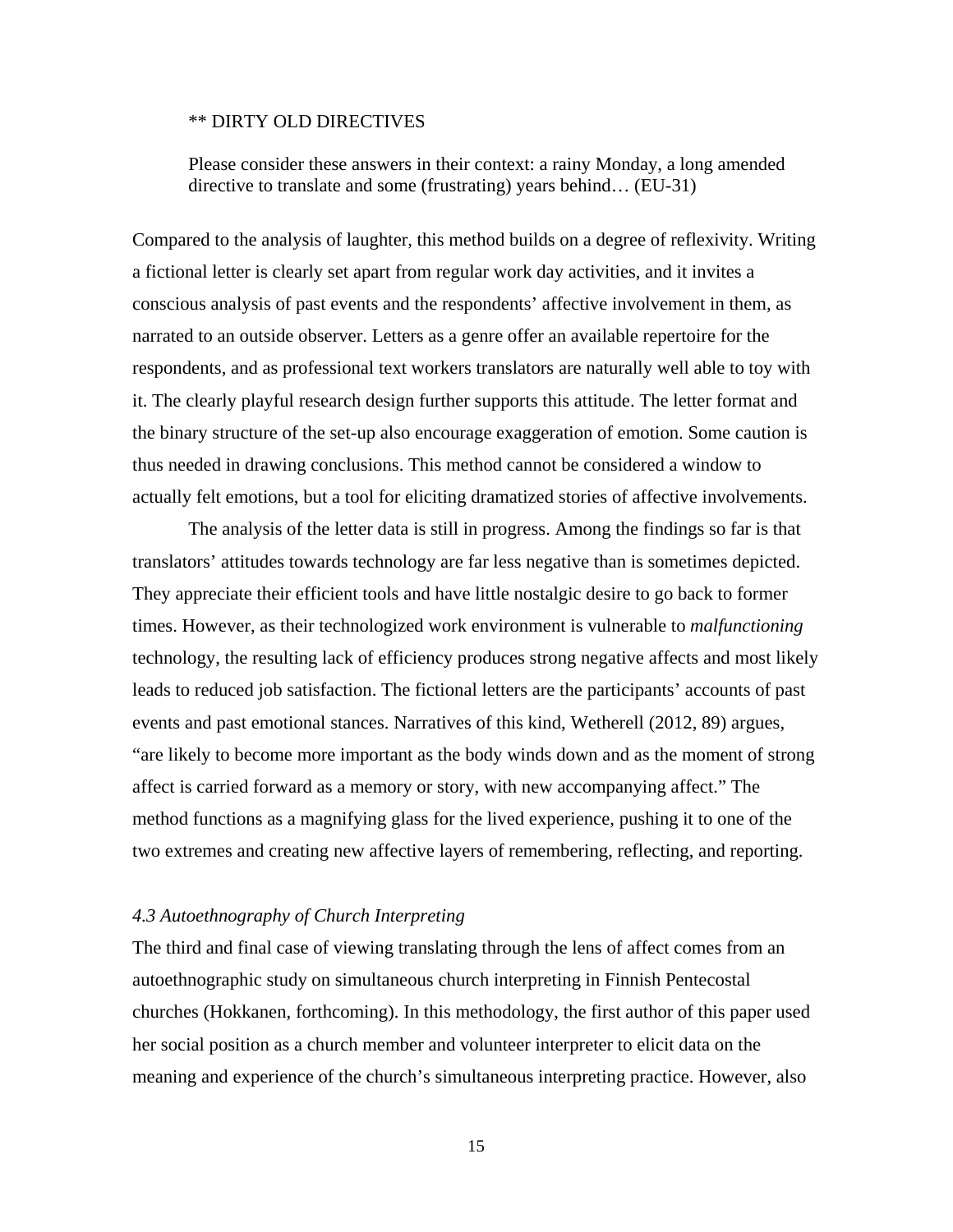being a professionally trained translator and interpreter, her identities as a volunteer interpreter, professional translator/interpreter, and interpreting researcher all came into play in the research process (cf. Bahadır 2004), often creating tensions that upon further analysis revealed aspects of each social world that she had not been as keenly aware of before. Thus, autoethnography allowed the author to interrogate emotions and embodied experiences she had 'in the field' in order to arrive at a deeper understanding of the social world of the church (the main object of research) and that of professional interpreting and interpreting research.

In autoethnography, the researcher's emotional experiences in the field are turned into entries in the field journal, which subjects his/her affects to a process of verbalization and narration. (See Ellis and Bochner 2000 for a further introduction to autoethnography.) In practice, following the ethnographic tradition, the first author gathered fieldnotes on the occasions when she interpreted at church or when her identity as a church interpreter came to bear on a social situation. These preliminary fieldnotes, especially when gathered by hand in the interpreting booth in the middle of interpreting a church service, were very succinct "scratch notes" (Ottenberg 1990, 148; see Example 4). These often hastily-written and cryptic notes were subsequently elaborated into a fuller narrative as an entry in the field journal (see Example 5).<sup>[3](#page-15-0)</sup>

(Example 4) [Name of Speaker 1] (?) :) intonation [Name of Speaker 2] *crying*

(Example 5)

<u>.</u>

Next the host of the service introduces a man who gives a testimony, a person who is well-known and influential in his home town. I'm not sure I catch his name right. Says that people who knew him were very surprised that [Speaker 1] had come to faith. He is a lively and articulate speaker, and I feel I have to put some extra effort into matching his vivacious intonation, even though I believe to be far from monotonous when I interpret. [Speaker 1] is an extremely captivating speaker and I smile when he finishes.

<span id="page-15-0"></span><sup>&</sup>lt;sup>3</sup> The fieldnotes were originally written in Finnish with occasional English code-switching, marked in the examples by the use of italics. The examples were translated into English by the first author.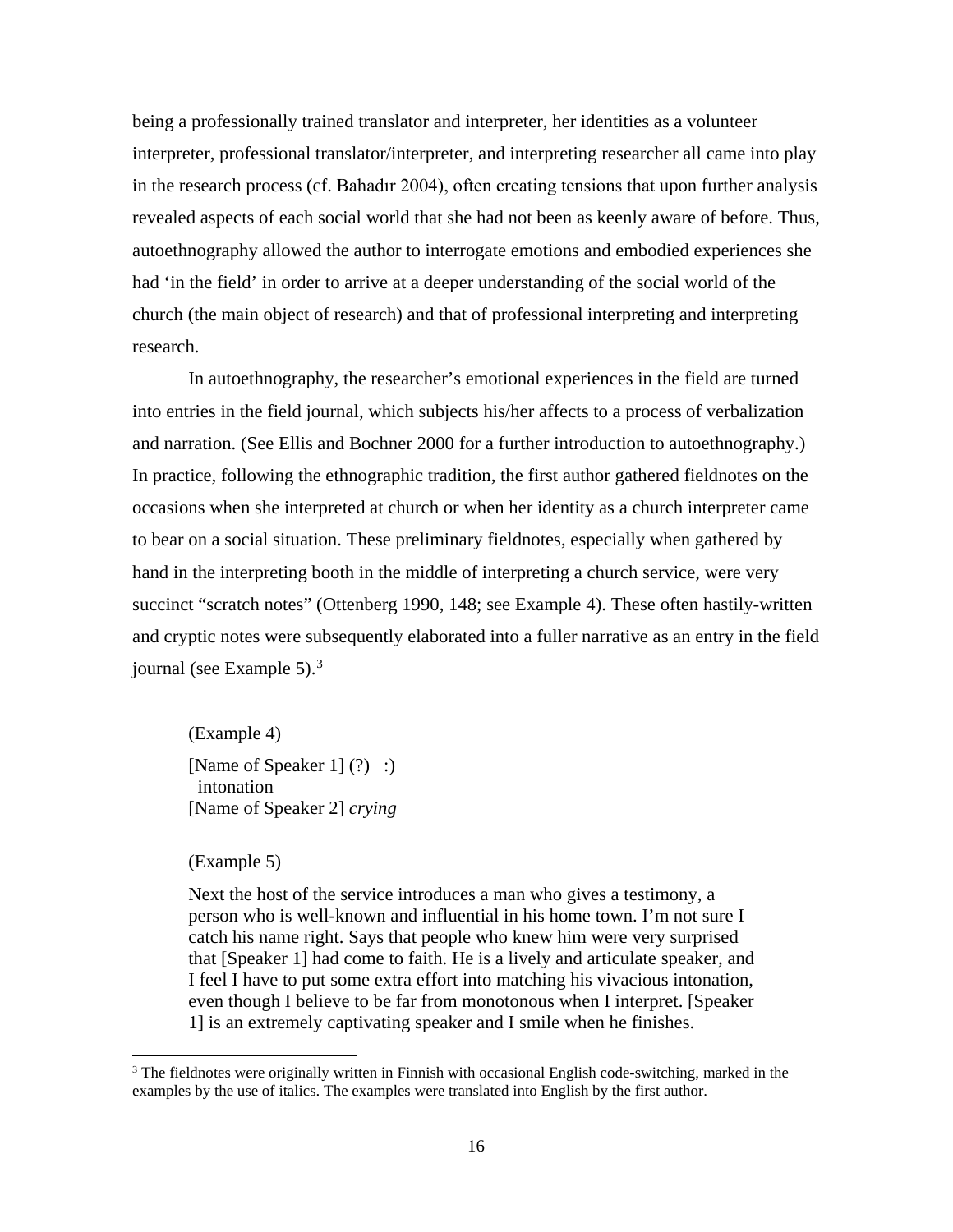Then the host introduces another person giving a testimony. [Speaker 2]'s cancer was healed. (I couldn't find the equivalent for metastasis, so I went around it saying the cancer "*had spread into three places*" on her body.) It couldn't be operated, but God healed her. The host interviews [Speaker 2], and soon she starts to cry while giving her testimony. I try to sound empathetic, but don't cry, myself. After the testimony, I don't exactly feel fake, but I realize I relayed emotion without it going very deep in my own heart – this time.

As a process of narrative construction based on affective experiences, the writing of the fieldnotes was naturally conditioned by the socially available resources with which the first author could express and understand those experiences. For example, she would describe in the fieldnotes affective experiences of restfulness and relaxation taking place in the interpreting booth, using socially available concepts to interpret those emotions. Thus, instead of simply writing about feeling at ease, she would write about feeling the presence of the Holy Spirit.

Affect was not an explicit focus of the study to begin with, but its importance for both fieldwork and for the examination of social meanings related to church interpreting became increasingly pronounced as the study progressed. Ethnographic fieldwork as a method requires the physical presence of the researcher in a social context, but, in fact, it is dependent on embodiment even beyond mere presence; "[p]hysical and sensuous presence [. . .] allows observation and witness and the use of five-sense channels for recording data relating to social atmosphere, emotional colour and unspoken assumptions" (Willis 2000, xiii). Thus, ethnographers not only observe participants' emotional reactions, but may analyse their own affective experiences in a process of building a deeper understanding of the social context. Moreover, as autoethnography emphasizes the role of the researcher's personal experience as part of the research data (Ellis and Bochner 2000), the author's personal affective experiences related to church interpreting were incorporated into the study.

Because the affective narratives recorded in the fieldnotes were experienced firsthand by the first author, their analysis differed from methodologies involving affective narratives written by others. Revisiting accounts of personal affective experiences often made the author also relive the related emotions. The body remembered and reacted,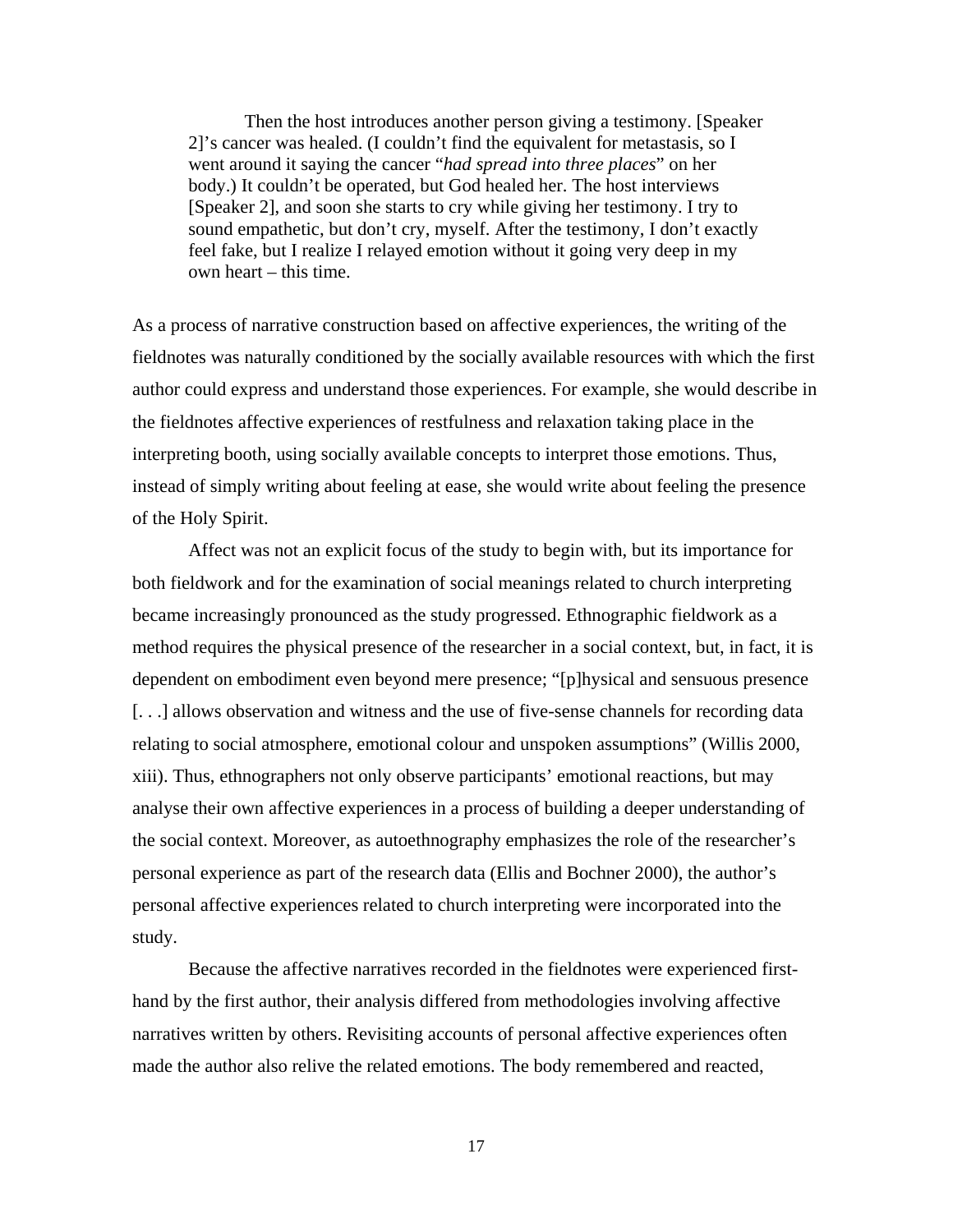whether the fieldnotes described embarrassment over interpreting errors, discomfort over conflicting identities, or tearfulness over feeling loved and accepted in the midst of a religious experience. As part of the analysis of such affective accounts, some of the fieldnotes were rewritten into short narratives in the style of creative non-fiction and poetry, following the example set by autoethnographers who mix different writing genres in reporting their studies. Thus, narratives were used not only as a means of reporting affective experiences but also as a means of analysis, in an effort to understand those experiences in light of the social context (cf. Spry 2001).

In this autoethnographic study, the analysis of narratives describing personal affective experiences demanded a high degree of reflexivity, but it revealed how certain values and norms from different social worlds moulded the first author's practice and experience of interpreting at church. Having been socialized into professional interpreting through a university education and into the religious setting through active membership, the author had internalized certain values and norms from these social worlds, some to the extent that she had become unaware of them guiding her interpreting. Analysing the affective reactions occurring while simultaneously interpreting church services assisted the author in making her (again) aware of these values and norms and of the way they contributed to her interpreting practice. By beginning from affects, the author was able to analyse issues such as the importance of preparation for interpreting practice and for religious experience, or the opposite pulls of a neutral interpreter role and a fully-involved church member engaging in the interpreted service (Hokkanen 2013).

### *5. Conclusion*

A focus on translators' affects, understood as their embodied meaning-making and operationalized with narratives, offers a promising avenue for understanding and analysing their experiencing self as an interface where the cognitive and the social are brought together and made sense of through the translator's affective engagement with them. Importantly, we do not wish to propose an interpretation of affect as being opposed to or separate from reason or cognition but as integrally linked to it. We see affect as meaningmaking that involves the self of the individual: we experience affects when we interpret that certain aspects or events observed in the social world have become personally relevant.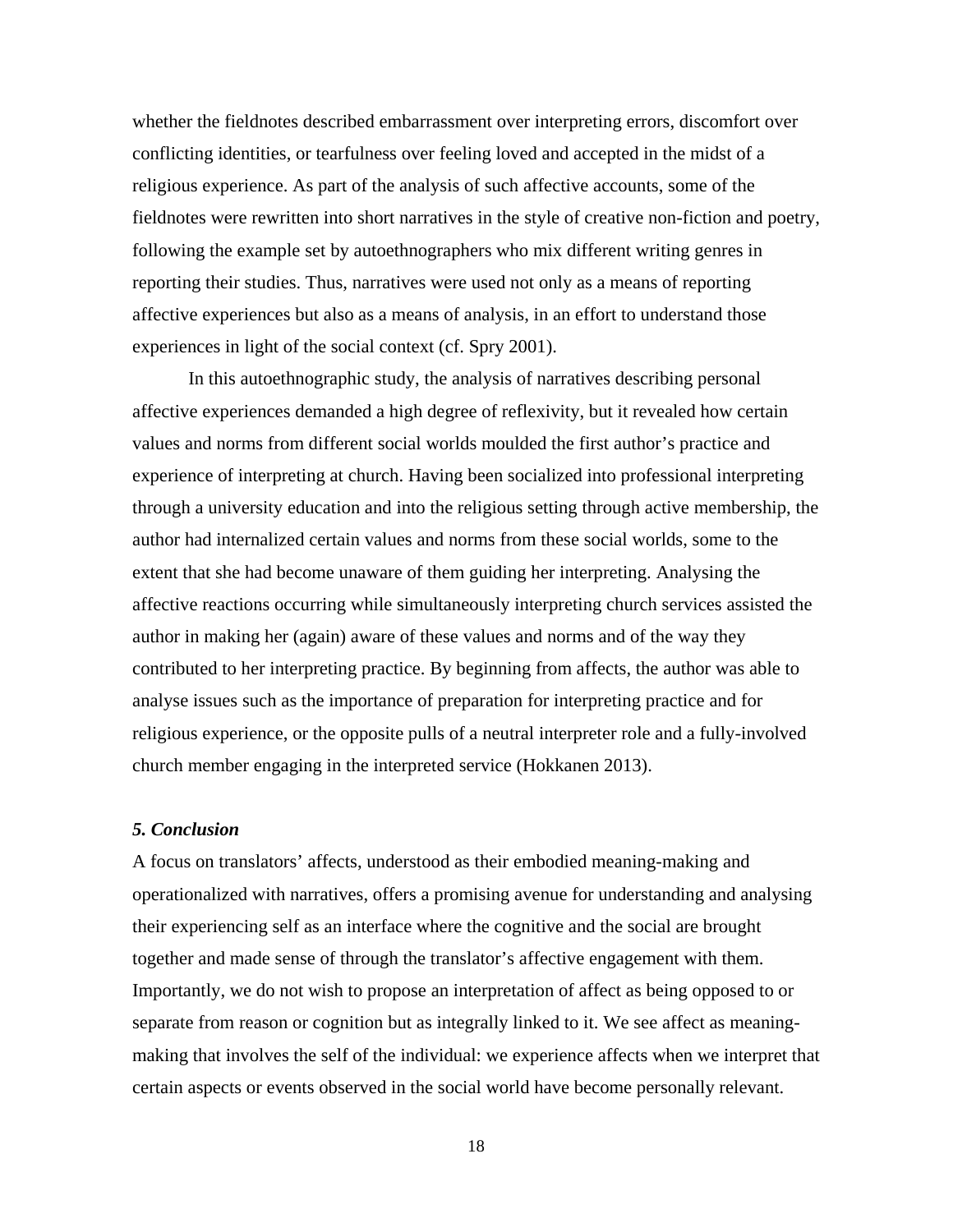The three cases discussed in this paper point to the ways in which narrated affect allows us to interpret how translators engage with both social and cognitive aspects of their work. The cases were selected to illustrate some of the opportunities provided by incorporating affect into different methodological frameworks and research designs. By subjecting laughter to scrutiny as a non-verbal display of affect in a group context (section 4.1), we were able to trace the ways in which it signals socially constructed understandings of work-related topics (such as professional identity) and allows the researcher to identify moments of tension between the internal and external pressures.

In our second case (section 4.2), the use of dramatized emotional letters that translators were asked to write, addressed to any tool or aspect of their work, was founded upon the assumption that translators do, in fact, engage with their work emotionally. Indeed, while not providing a direct window into actual, spontaneous affective experiences, the letters show how the respondents placed their past experiences into an affective storyline, emphasizing either affection or dislike towards the chosen addressee. This kind of forced affective assessment may best function as a component of sociological studies, opening avenues from workplace observations towards lived experiences, and also potentially challenging any preconceived understandings of translators' affects (in this case, for example, the notion of translators being technology-averse). It might also shed new light to cognitive, process-oriented studies. For example, the measurement of task times tends to be combined with assumptions of efficiency or difficulty, whereas affective narratives of the task might bring in other explanatory aspects such as pleasure.

In our final case (section 4.3), we used narrated affective experiences in the form of fieldnotes in an analysis of social norms and values related to interpreting. With this autoethnographic research design, we were able to illustrate how the interpreter's affects were intertwined with the social surroundings and with the cognitive processes related to interpreting, such as monitoring the use of voice or making concrete translational decisions. Nevertheless, the focus of autoethnography has traditionally been on the study of social meanings and processes of identity construction (see e.g. Bochner and Ellis 2002), rather than on cognitive functions. Thus, also in the case discussed here, the autoethnographer's affective narratives shed more light on the social than the cognitive aspects of interpreting.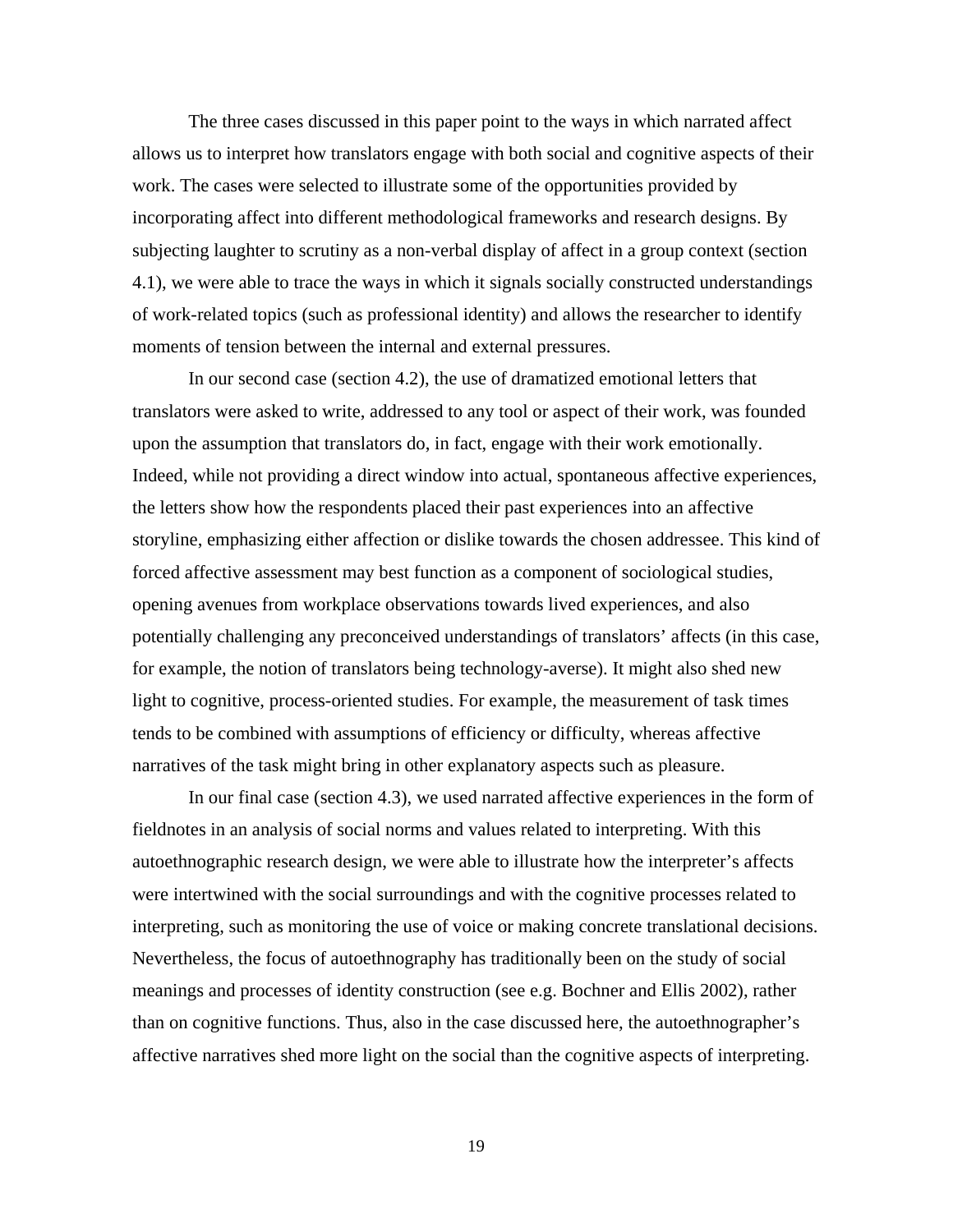With our title we suggest that affect can be seen as a hinge between the experiencing self and its surrounding social context. As can be seen from the discussion of the three cases above, we both tend to lean towards explaining the social with the help of narrated affect due to our personal research interests. It is important to emphasize, however, that the 'hinge' is not an isolated component that would separate two distinct entities – the social and the cognitive. Rather, we suggest that affect is intricately intertwined with both social and cognitive processes, which, in turn, do not stand in a dichotomous relationship but are highly interconnected. Indeed, it is precisely this embeddedness of affect within both the social and the cognitive, we argue, that makes it a methodologically useful starting point in studies wishing to extend their analysis to both experiencing selves and the surrounding social contexts.

Our approach to affect in this paper has been based on narratives, but, as we have pointed out, it is not the only approach, nor is it without its limitations. In our daily life, the amount of our conscious reflection shifts as "we move in and out of 'knowing' what we are about" (Wetherell 2012, 129). Narratively attuned research methods such as those described above can be used to promote reflection, but it is important to notice that once we move into conscious narrating of affect, these accounts are not retrievals of personal affect but in fact new forms of social action (Wetherell 2012, 129). While one needs to have an understanding of the nature of narrative accounts and thus also the limits of methods focusing on participants' accounts, we argue, with Wetherell (2012, 20), that "human affect is inextricably linked with meaning-making and with the semiotic (broadly defined) and the discursive" and that this meaning-making is, in fact, what research will need to aim to understand.

In this article, we had a very pragmatic aim. We wanted to emphasize the role of affect in understanding how translators experience the situations they are in, and we wanted to explore the possibilities of studying this empirically. The three cases described above are only partial and preliminary answers to the "huge theoretical and practical challenge" (Wetherell 2012, 11) that affect presents to researchers. We hope that sharing our personal experiences will inspire other scholars to experiment with these and other methods and so increase our understanding of translators' embodied meaning-making of translating in different social contexts.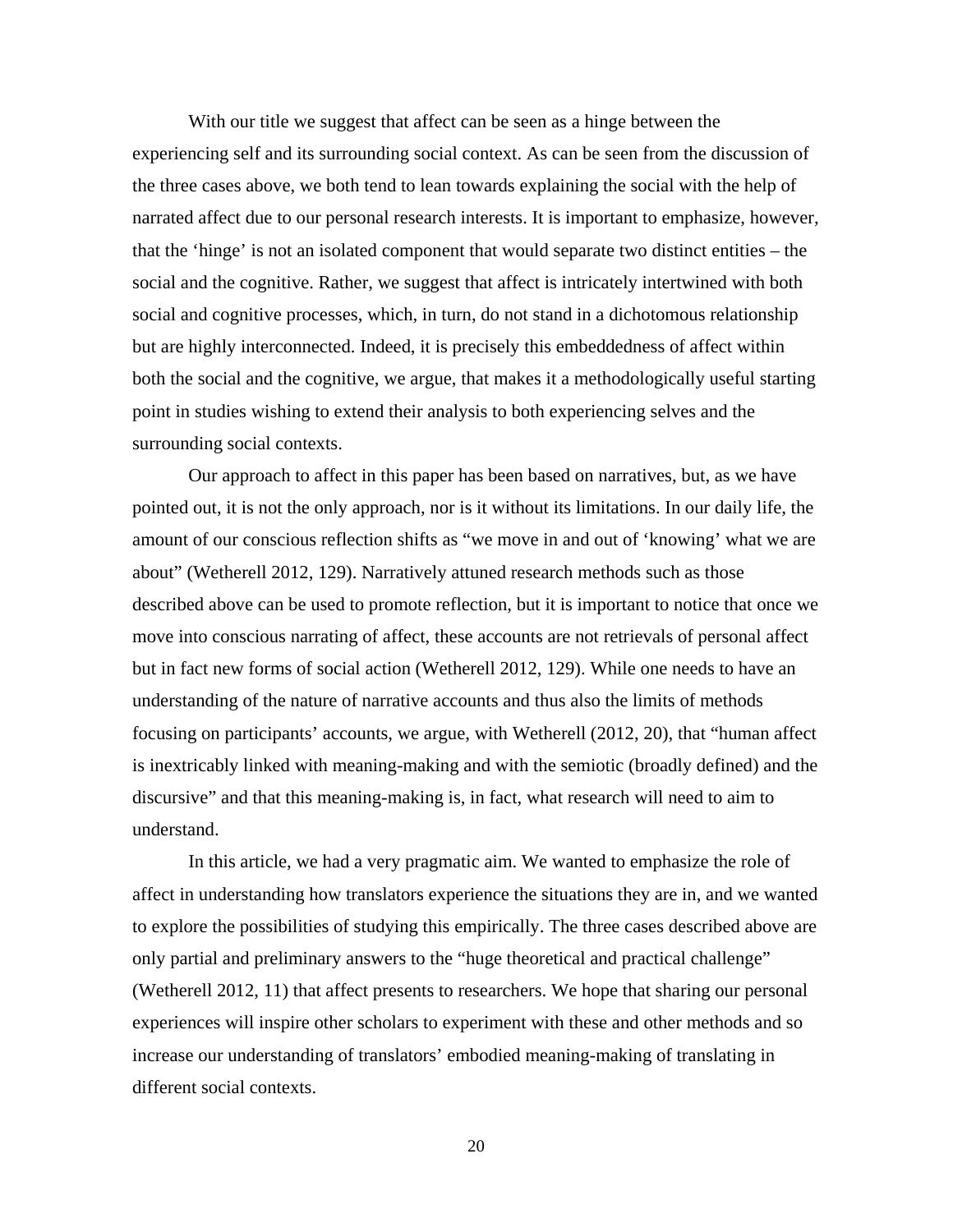#### *References*

- Angelelli, Claudia. 2004. *Medical Interpreting and Cross-Cultural Communication*. London: Cambridge University Press.
- Bahadır, Şebnem. 2004. "Moving in-between: The Interpreter as Ethnographer and the Interpreting-Researcher as Anthropologist." *Meta* 49 (4): 805–821.
- Baraldi, Claudio, and Laura Gavioli. 2007. "Dialogue Interpreting as Intercultural Mediation: An Analysis in Healthcare Multicultural Settings. In *Dialogue and Culture*, edited by Marion Grein, and Edda Weigand, 155–176. Amsterdam & Philadelphia: John Benjamins.
- Bochner, Arthur P., and Carolyn Ellis (eds). 2002. *Ethnographically Speaking: Autoethnography, Literature, and Aesthetics*. Walnut Creek: AltaMira.
- Bontempo, Karen, and Karen Malcolm. 2012. "An Ounce of Prevention Is Worth a Pound of Cure: Educating Interpreters about the Risk of Vicarious Trauma in Healthcare Settings." In *In Our Hands: Educating Healthcare Interpreters*, edited by Laurie Swabey, and Karen Malcolm, 105–130. Washington, D.C.: Gallaudet University Press.
- Cirillo, Letizia. 2010. "Managing Affect in Interpreter-Mediated Institutional Talk: Examples from the Medical Setting." *Journal of Specialised Translation* 14: 55-79.
- Diriker, Ebru. 2011. "Agency in Conference Interpreting: Still a Myth?" *Gramma: Journal of Theory and Criticism* 19: 27–36.
- Ellis, Carolyn, and Arthur P. Bochner. 2000. "Autoethnography, Personal Narrative, Reflexivity: Researcher as Subject." In *Handbook of Qualitative Research*, Second edition, edited by Norman K. Denzin, and Yvonna S. Lincoln, 733–768. Thousand Oaks, London & New Delhi: Sage.
- Haakana, Markku. 1999. *Laughing Matters. A Conversation Analytical Study of Laughter in Doctor-Patient Interaction*. Doctoral dissertation, University of Helsinki.
- Hokkanen, Sari. 2013. "Tulkki keskellä hengellistä kokemusta: Simultaanitulkkaus Tampereen helluntaiseurakunnan kokouksessa [The interpreter amidst religious experience: Simultaneous interpreting in the Tampere Pentecostal Church]". In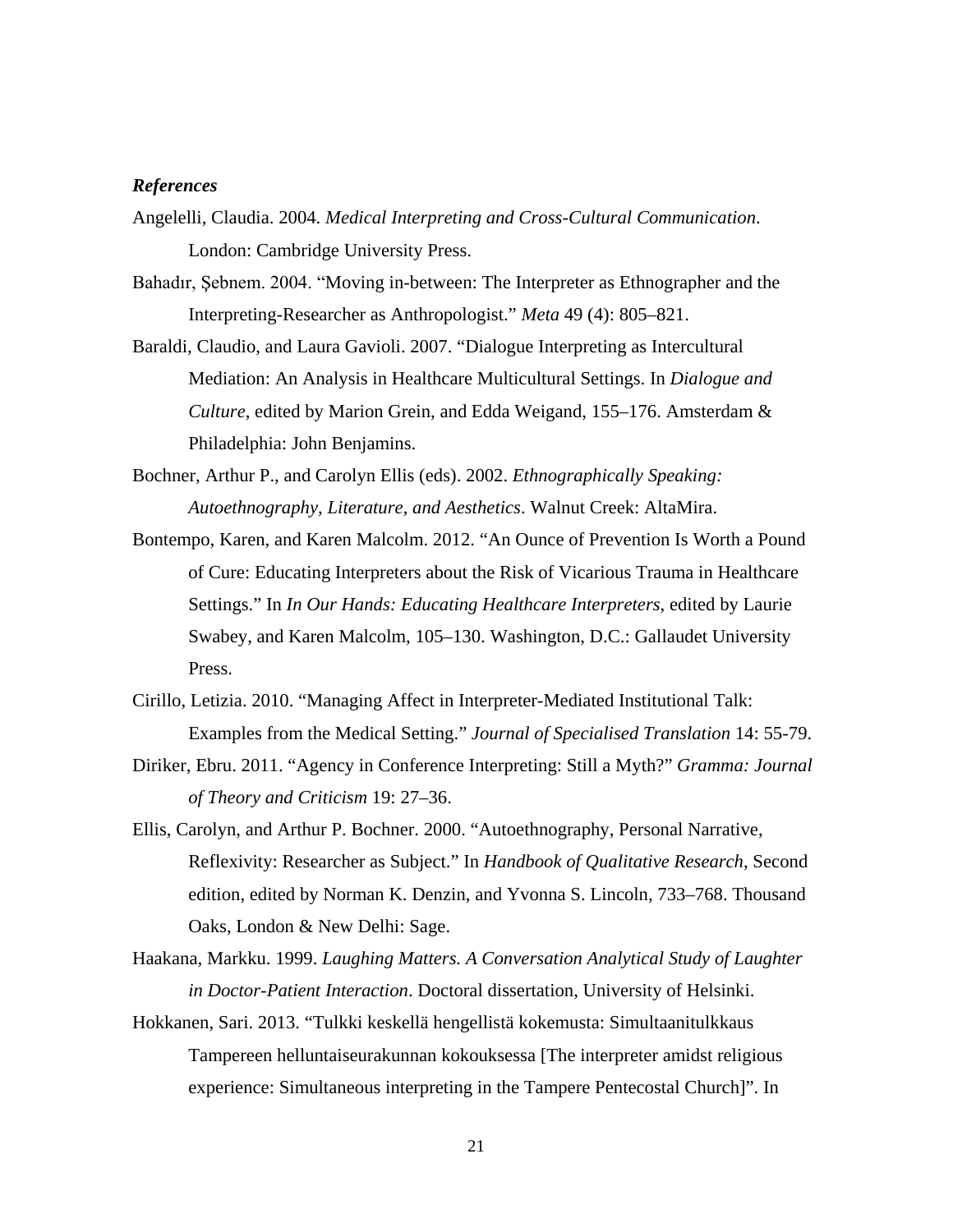*Tulkattu Tampere*, edited by Kaisa Koskinen, 263–284. Tampere: Tampere University Press.

- Hokkanen, Sari. (forthcoming) *To Serve and to Experience: An Autoethnographic Study of Simultaneous Church Interpreting.* Doctoral dissertation, University of Tampere.
- Holmes, Janet. 2000. "Politeness, Power and Provocation: How Humour Functions in the Workplace." *Discourse Studies* 2 (2): 159–185.
- Holstein, James A., and Jaber F. Gubrium. 2000. *The Self We Live By: Narrative Identity in a Postmodern World*. New York & Oxford: Oxford University Press.
- Hubscher-Davidson, Séverine. 2011. "A Discussion of Ethnographic Research Methods and Their Relevance for the Translation Process." *Across Languages and Cultures* 12 (1): 1–18.
- Hubscher-Davidson, Séverine. 2013a. "The Role of Intuition in the Translation Process: A Case Study." *Translation and Interpreting Studies* 8 (2): 211–232.
- Hubscher-Davidson, Séverine. 2013b. "Emotional Intelligence and Translation Studies: A New Bridge." *Meta* 58 (2): 324–346.
- Jacobsen, Bente. 2013. "Training the Trainers: Dealing with Interpreting Ethics." In *Training the Trainers: Nordic Seminar on Interpreter Education*, edited by Cecilia Wadensjö, 38–47. Stockholm: Tolk- och översättarinstitutet, Stockholm University.
- Kangasharju, Helena, and Tuija Nikko. 2009. "Emotions in Organizations: Joint Laughter in Workplace Meetings." *International Journal of Business Communication* 46 (1): 100–119.
- Koskinen, Kaisa. 2008. *Translating Institutions: An Ethnographic Study of EU Translation.*  Manchester: St. Jerome.
- Koskinen, Kaisa. 2012. "Domestication, Foreignization and the Modulation of Affect." In *Domestication and Foreignization in Translation Studies*, edited by Hannu Kemppanen, Marja Jänis, Alexandra Belikova, 13–32. Berlin: Frank & Timme.
- Koskinen, Kaisa, and Minna Ruokonen. (in press) "Love Letters or Hate Mail? Translators' Technology Acceptance in the Light of their Emotional Narratives." In *Human Issues in Translation Technology*, IATIS Yearbook 2015, edited by Dorothy Kenny. London & New York: Routledge.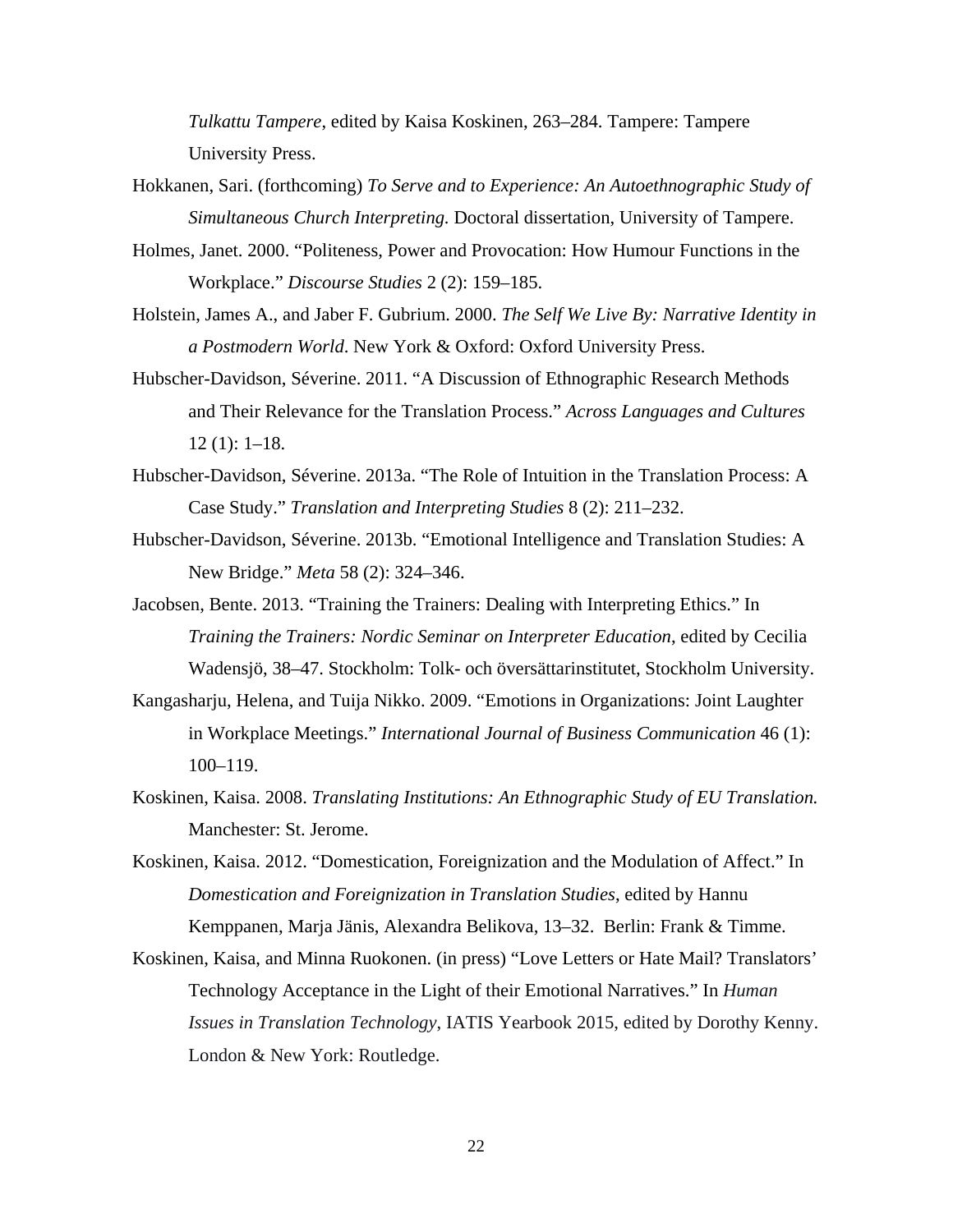- Lehr, Caroline. 2014. "The Relevance of Emotion for Professional Translation and Translation Studies." In *Man vs. Machine? The Future of Translators, Interpreters and Terminologists: Proceedings of the XXth FIT World Congress, Berlin 2014*, edited by Wolfram Baur, Brigitte Eichner, Sylvia Kalina, Norma Keßler, Felix Mayer, and Jeannette Ørsted, 601–606. Berlin: BDÜ Fachverlag.
- Mead, George H. 1937/1967. *Mind, Self, and Society: From the Standpoint of a Social Behaviorist*. Chicago: University of Chicago Press.
- Meyerson, Debra E. 1991. "'Normal Ambiguity?' A Glimpse of an Occupational Culture." In *Reframing Organizational Culture*, edited by Peter J. Frost, Larry F. Moore, Meryl Reis Luis, Craig C. Lundberg, and Joanne Martin, 131–156. Newbury Park: Sage.
- Minh-ha, Trinh. 1992. *Framer Framed*. New York: Routledge.
- O'Brien, Sharon. 2011. "Introduction." In *Cognitive Explorations in Translation: Eyes, Keys, TAPs*. IATIS Yearbook 2010, edited by Sharon O'Brien, 1–14. London & New York: Continuum.
- Ottenberg, Simon. 1990. "Thirty Years of Fieldnotes: Changing Relationships to the Text." In *Fieldnotes: The Makings of Anthropology*, edited by Roger Sanjek, 139–160. Ithaca, NY & London: Cornell University.
- Pérez-González, Luis. 2012. "Amateur Subtitling and the Pragmatics of Spectatorial Subjectivity." *Language and Intercultural Communication* 12 (4): 335–352.
- Polkinghorne, Donald. 1988. *Narrative Knowing and the Human Sciences*. Albany, NY: State University of New York Press.
- Risku, Hanna. 2002. "Situatedness in Translation Studies." *Cognitive Systems Research* 3: 523–533.
- Risku, Hanna. 2010. "A Cognitive Scientific View on Technical Communication and Translation: Do Embodiment and Situatedness Really Make a Difference?" *Target* 22 (1): 94–111.
- Robinson, Douglas. 1991. *The Translator's Turn*. Baltimore & London: The Johns Hopkins University Press.
- Rosaldo, Michelle. Z. 1984. "Toward an Anthropology of Self and Feeling." In *Culture Theory: Essays on Mind, Self, and Emotion*, edited by Richard A. Shweder, and